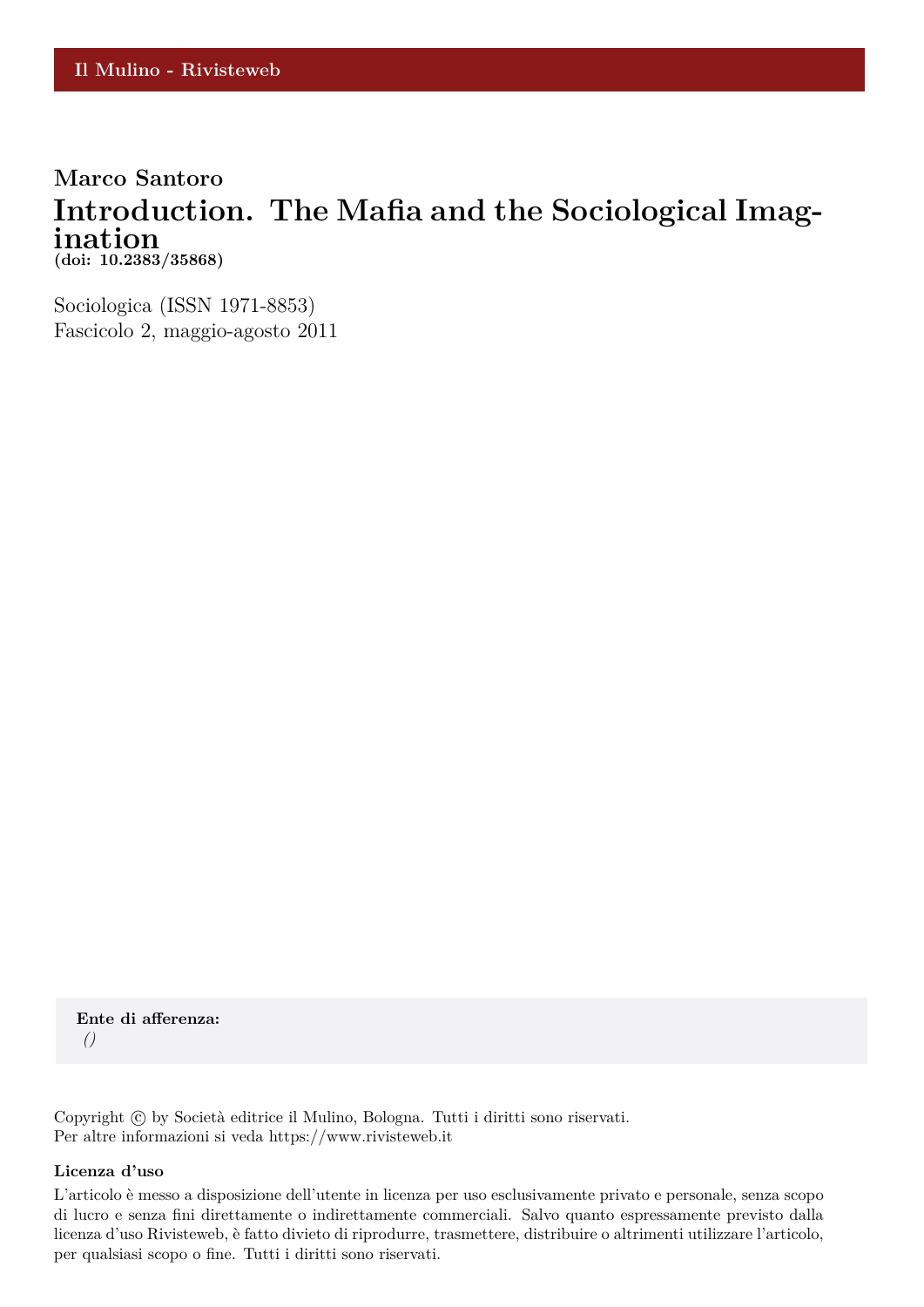Symposium / "Telling about the Mafia": Research, Reflexivity, and Representation, edited by Marco Santoro

# **Introduction. The Mafia and the Sociological Imagination**

## *by* Marco Santoro

doi: 10.2383/35868

What social science is properly about is the human variety, which consists of all the social worlds in which men have lived, are living, and might live [...] Within these worlds there are open-country settlements and pressure groups and boys's gangs and Navajo oil men […] policemen on a corner […] criminal syndicates […] The human variety also includes the variety of individual human beings; these too the sociological imagination must grasp and understand. In this imagination an Indian Brahmin of 1850s stands alongside a pioneer farmer of Illinois; an Eighteenth-century English gentlemen alongside an Australian aboriginal, together with a Chinese peasant of one hundred years ago, a politician in Bolivia today, a feudal knight in France […] a Roman patrician. To write of "man" is to write of all these men and women – also of Goethe, and of the girl next door

[Mills 1959, 132-33]

It is not at all unreasonable to view the results of social research as a dependent variable that is affected by the reality of what it is meant to study, and by other various technical matters that keep the study from being ideal, and also by the social context of the work itself

[Lieberson 1992, 60]

The Mafia is big news today even in the sociological world. Books, papers, articles, conferences, seminars devoted to this topic make a growing industry.<sup>1</sup> This is big news also because there is not an established and well-known tradition of Mafia studies in sociology or the larger social sciences. Among the classics, only Max Weber showed some little acquaintance with the phenomenon (in both its Neapolitan version as "Camorra" and its Sicilian variant as "Mafia") when dealing with the financial strategies of political groups in his magnus opus, the unfinished *Wirschaft*

<sup>1</sup> A revealing indicator of this growing interest among sociologists is the organization of a Presidential Panel devoted to "The comparative study of mafias" at the 2011 Congress of the American Sociological Association, held in Las Vegas under the presidency of Randall Collins. It was the first time a special focus was devoted to Mafia in an ASA convention.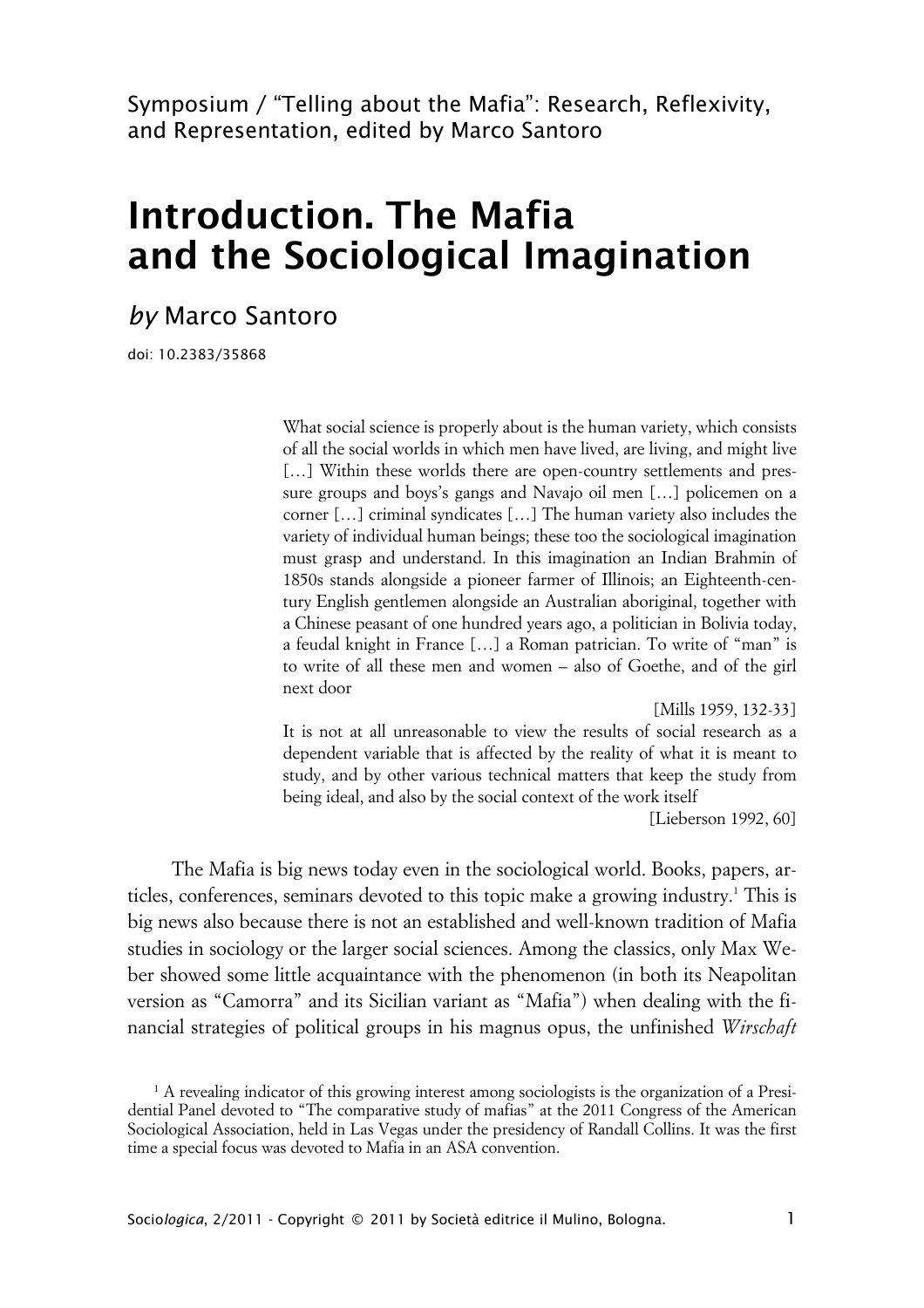*und Gesellschaft* [Weber 1968, 195]. None of the other fathers of sociology showed such an awareness of the issue.<sup>2</sup>

However, this recent explosion of sociological interest hardly comes as a surprise after the huge international success of a TV serial like *The Sopranos* and of a book like Roberto Saviano's *Gomorrah* [Saviano 2007]. The world seems ready to appreciate the historical, anthropological, economic, political and even cultural importance of this exotic thing called Mafia.

The term "Mafia" is indeed today one of the most used, and abused words in the world. There are mafias everywhere it seems: in Italy, the United States, Colombia, Bolivia, China, Nigeria, Jamaica, India, Russia, Turkey as well as in Bulgaria, Mexico, and Japan. You can find "mafias" in contemporary societies as well as in past societies. There is a medical mafia, an academic mafia, a Christian mafia, a Black mafia, a cocaine mafia, and even a Hippie mafia. "Mafia" is also the name of a successful party game (created in 1986 in a Psychology Laboratory in Russia). Mafia may be enjoyable, as it seems. Like the word "fascism," "mafia" has become an umbrella term for identifying things which have some resemblance even if they are located in very different regions of the world and in different spheres of life. For a long time this word was used as a synonym for "organized crime" [van Lempe 2001; Varese 2010]. More recently, "mafia" has become a fashionable word used to cover and classify things as different and varied as drug trafficking, political corruption, racketeering, the illegal production and selling of (legal or illegal) goods, and the armed protection of men and enterprises in spite of the State's claimed legitimate monopoly of force. Formal analogies among practices and real flows of people and ideas account for this conceptual stretching whose empirical counterpart is the transnational spread of "criminal" behaviour and the growing networks of illegal and secret enterprises all over the world [see Castells 2000].

<sup>2</sup> While devoting a whole essay to secret societies, arguably a perfect occasion to approach the topic, Simmel made no reference to Mafia or Camorra – focusing instead on more established historical examples like Freemasonry and the Italian Carboneria [Simmel 1950]. No references to Mafia can be found in Durkheim – notwithstanding his attention to the Italian socio-anthropological production, his own knowledge of Mediterranean societies at least on the African shore, and the few references to mafia in *L'Annèe sociologique* by his student Gaston Richard [e.g. Richard 1900]. Even if devoting some attention to a medieval German institution – the infamous *Femgerichte* – that has some resemblance with one of the legendary sources of the Sicilian Mafia, the sect of the *Beati Paoli* [see Renda 1991], Marx had apparently no familiarity with Italian criminal life sub specie of *camorra* and *mafia* – which Italian State officers were eager at the time to lump together with socialist revolutionaries and social bandits as elements of dangerous classes. To be sure, Mafia was an early topic of interest to (the Italian) Vilfredo Pareto, because of his interest in the concrete working of representative institutions, and his obsession for the place of "irrationalities" in social and economic life. However, this early interest of him for the Mafia never translated in more than rhapsodic, albeit enlightening, references in his writings.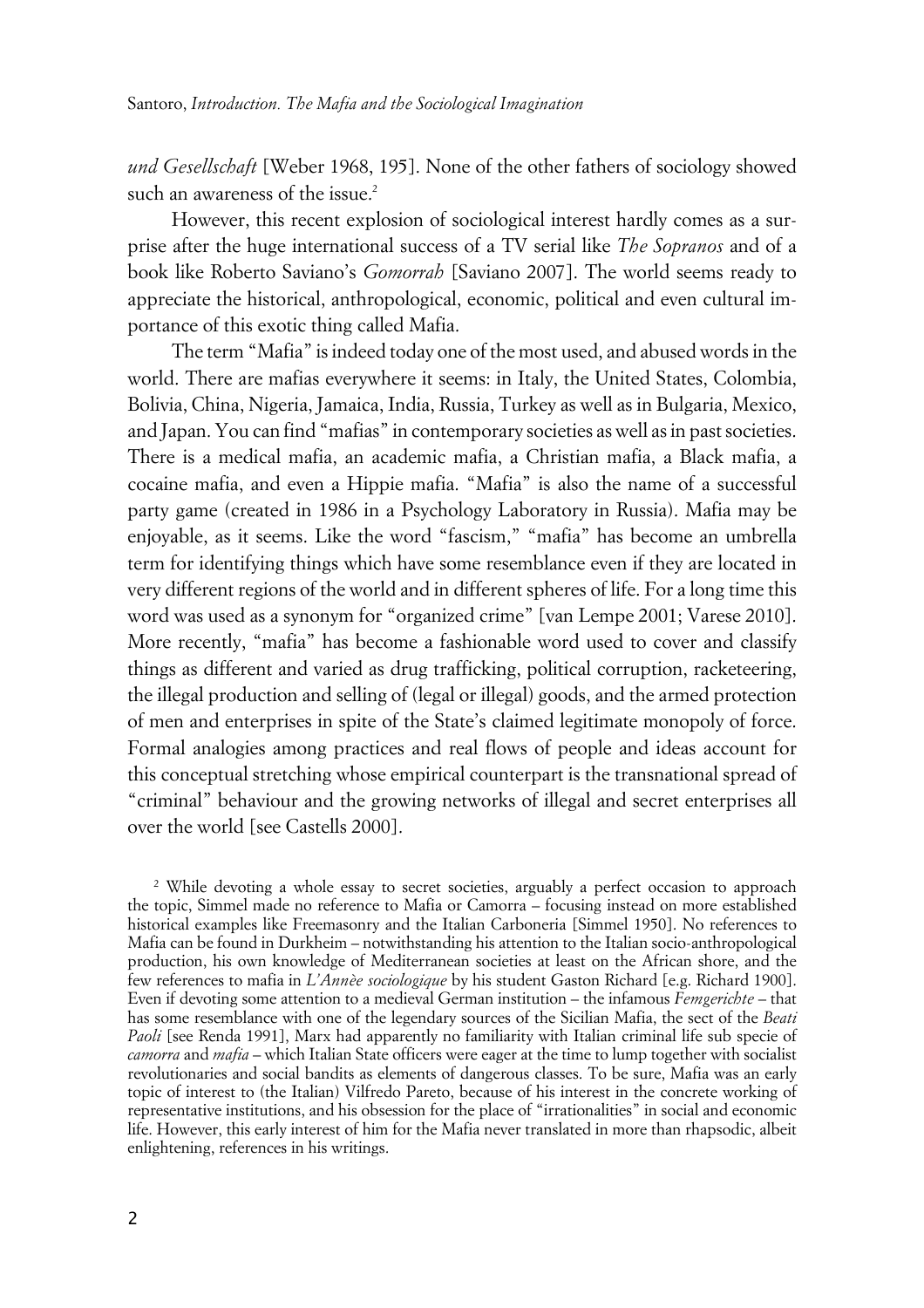In order to limit the excessive stretching of the word before the term itself becomes so fuzzy to be literally meaningless, it is worthwhile setting some boundaries. The solution I propose to use in this article is the following: the Mafia is both 1) a historical concept (the name for a certain configuration of social relationships and cultural traits to be found in Sicily and other Italian regions. This term has been created and used since the 1860s), and 2) a generic concept (a label hypothetically useful to identify and group together a few configurations which exhibit strong similarities to the Italian Mafias's social structures and cultures). As a generic concept it is to be distinguished from the still more generic, and general, concepts of "organized crime"<sup>3</sup> and "the underworld." Not all that is labelled by scholars and observers as "organized crime" or as 'the underworld' is also "Mafia" [see, e.g., Finckenauer 2005; Allum 2010]. And "the Mafia" is worth using to identify social things that may be captured by the concepts of "organized crime" or the "underworld," *but* that extend well beyond the boundaries of those concepts. For instance, while the concept of organised crime does not include a reference to religion, the concept of Mafia may, or better should include this dimension [as for example in the work of Dino, 2008; see also Ceruso 2007; Cavadi 2009; Puccio 2010]. The political dimension of its inner life and social relations is crucial for the Mafia [Santoro 1998; Santoro 2007; Santoro 2011; see also Santino 1993; Armao 2000; Sciarrone 2006], but not necessarily for organized crime.<sup>4</sup> Figure 1 shows graphically the logic underlying this set of distinctions.

<sup>3</sup> The word "organized crime" is an American invention which dates back to the 1910s, even if there is evidence of an earlier use in 1860s [compare Lampe 2001 and Varese 2010].

4 Of course, also for organized crime the role of politics is important, especially with respect to how the State works and what politicians are able or willing to do. But for Mafia politics is a constitutive feature, while for organized crime it is more a regulative one [on this distinction, borrowed from John Searle, see DiMaggio 1994]. This may accounts for the fact that scholars of the Sicilian Mafia have for long been not criminologists (even if also early criminologists studied the Mafia, as I will say), but political scientists, political/social historians, and political sociologists or anthropologists (e.g. Gaetano Mosca, Gaspare Nicotri, Eric Hobsbawm, Anton Blok, Filippo Sabetti etc). Since the early eighties the field was invaded by economists and economic sociologists – with a corresponding emphasis on the entrepreneurial, and firm-like features of the Mafia(s). In part this invasion could be accounted for with the changing nature of Mafia and especially its growing interests and activities in markets and trafficking. But disciplinary moves and investments have a relative autonomy from the social world (and the research objects) that has to be considered as well. There is considerable evidence, for instance, that in the last three decades economic approaches have been rising in the social sciences, and that economic sociology has grown till becoming one of the leading specialties inside the sociological discipline. On the rise of economic sociology see Convert and Heilbron 2007.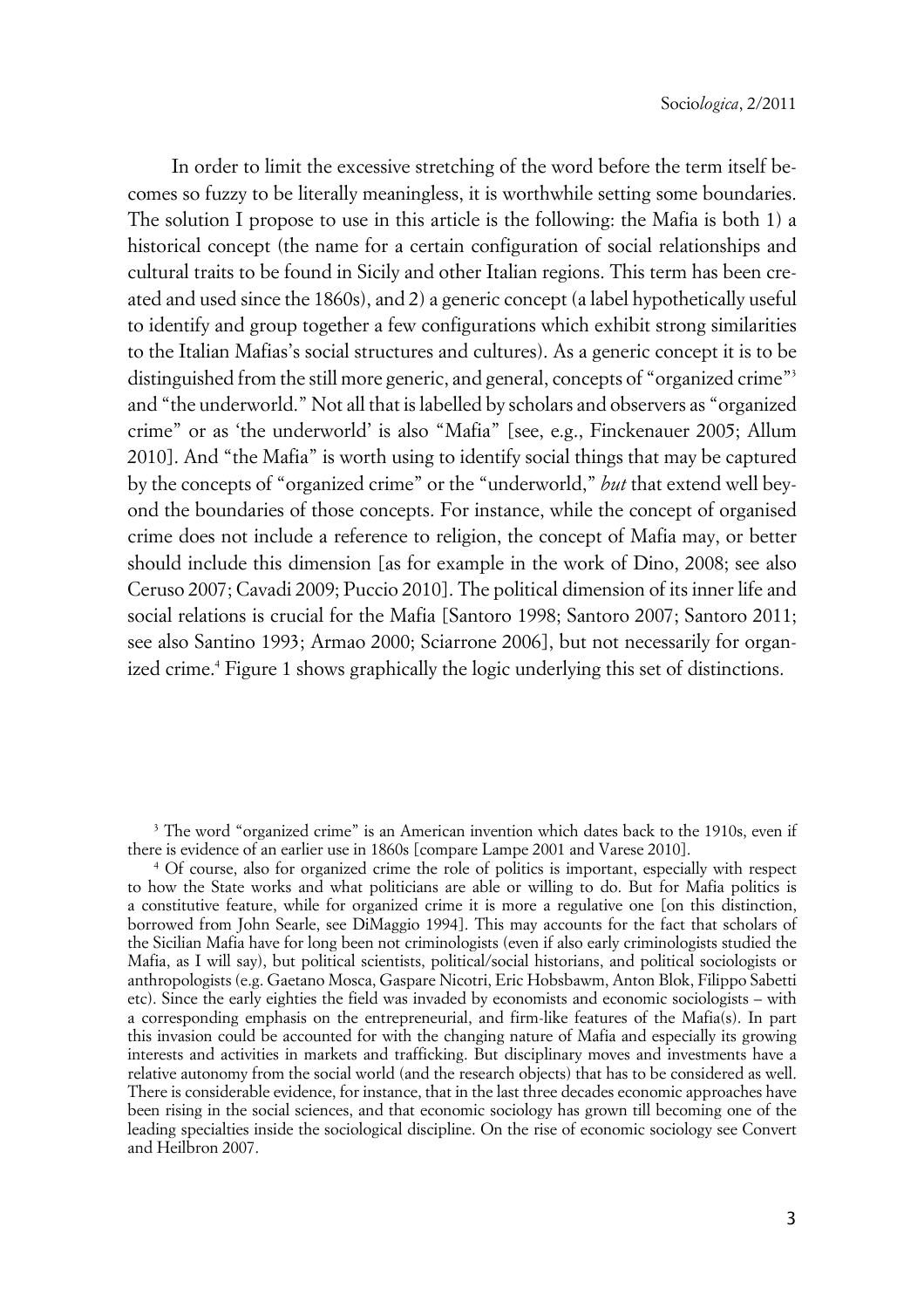

Fig. 1. Relations among concepts of Mafia, Organized crime, and Underworld.

We can enlighten the distinction between the Mafia and organized crime through an analogy with another distinction, that between the "classic professions" of law and medicine, on one side, and the more general idea of "profession" on the other ([see Hagan 1983; on the concept of profession there is a wide literature, see e.g. Santoro 1999]. The social study of the Mafia is in this sense homologue to the sociology of the medical profession or the sociology of lawyers: they both contribute to a sociology of professions, but do not exhaust it. And the sociology of professions cannot account for the specificities of the sociology of medicine or the sociology of law.

I would add that like many other conceptual distinctions in the field of the human and social sciences, the distinction between "Mafia" and "organized crime" has something of a *fractal nature* (Abbott 2000). It is always possible, after their conceptual separation, to look at each as a concept reproducing in its inner structure the original distinction at a lower level: we have therefore conceptualizations of Mafia as distinct from "organized crime" emphasizing its *sui generis* character (e.g. Hobsbawm 1959; Hess 1970; Blok 1974) or, alternatively, showing its criminal and organizational features (e.g. Paoli 2003). Figure 1 tries to capture this fractal nature as well.

But this would not be enough, I guess. "Mafia" is not only the original historical matrix of the concept of "organized crime," nor a kind of Ur-species of a larger genus identifiable as organized crime. Both mafia and organized crime are indeed – or have become – "folk concepts," and their meaning(s) cannot be separated by the social processes through which they are used and communicated in everyday life, in the me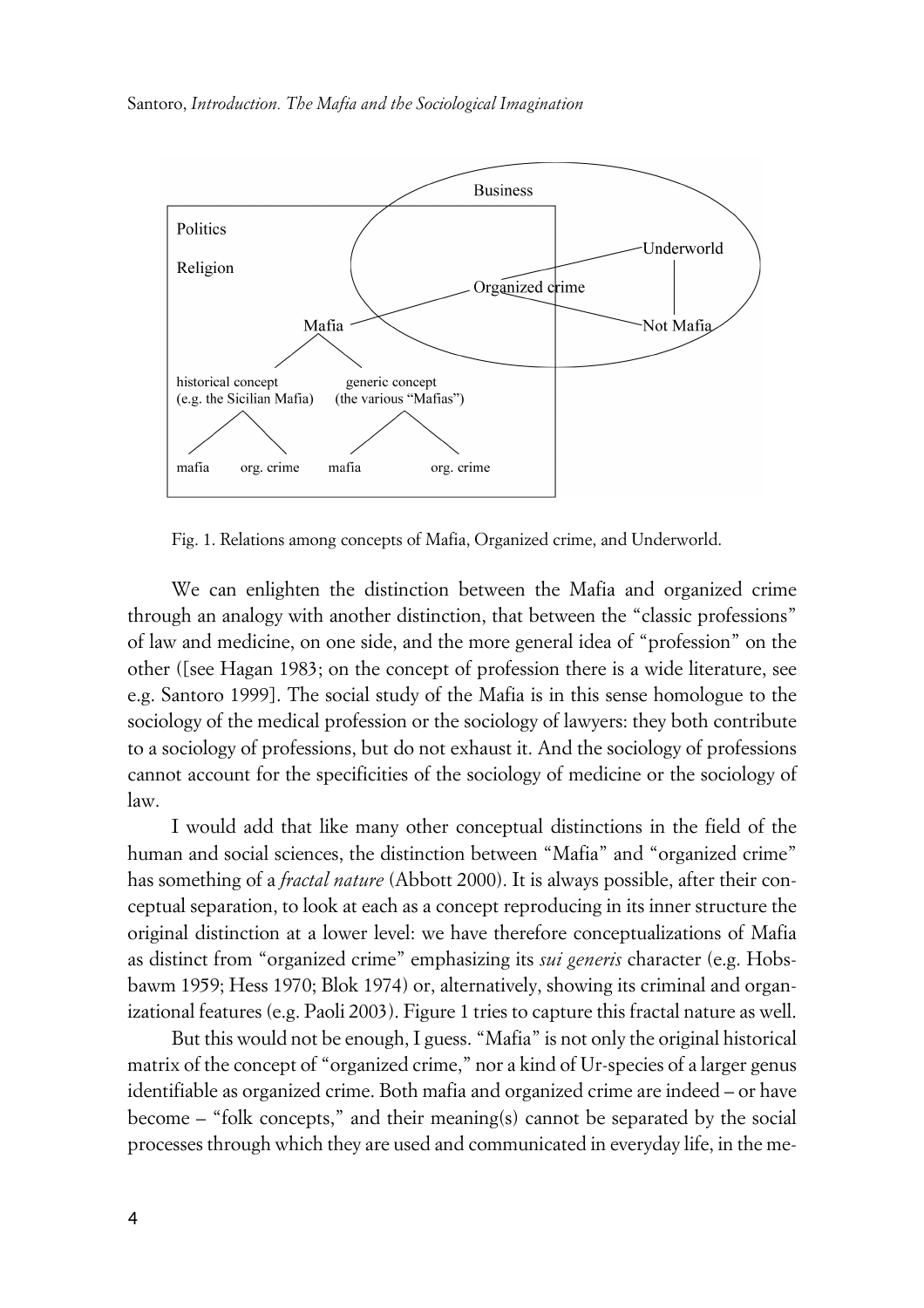dia, and in public discourses (including the discourse of the State). This makes always difficult any analytic distinction between the two, as well as any analytic definition of both. Moreover, "Mafia" and "organized crime" tend to be used as keywords for different perspectives in the study of the "underworld" (and not only the underworld), perspectives that are differently located in the division of intellectual labour, and in the topology of disciplines. Whereas "organized crime" suggests a perspective deeply embedded in the history of criminology (especially in the USA) and focused on criminal behaviour and criminality (as defined by the rules of a State), a conceptualization of "Mafia" as "mafia" may suggest an approach more aware that behind words as "criminal" and "crime" there are social mechanisms of labelling and evaluation, and the (manifest or latent) acceptance of a socially dominant point of view (e.g. Becker 1963; Thompson 1975.) The criminological bias toward a normative and "control oriented" approach has been famously criticized among others by Ned Polsky:

The great majority of criminologists are social scientists only up to a point – the point usually being the start of the second, "control of crime," half of the typical criminological course – and beyond that point they are really social workers in disguise or else correction officers *manqués*. For them a central task of criminology, often *the* central task, is to find more effective ways to reform lawbreakers and to keep other people from becoming lawbreakers (Polsky 1998: 135-136.)

Polsky wrote these sentences in the sixties; thirty years later things were changed but in the sense that, according to him, "that situation seems worse than ever" (Polsky 1998: 227.)

I suggest these conceptual explorations are also useful in helping put some order in the Mafia literature. The *scholarly* literature on the Mafias and especially that on the Sicilian Mafia is arguably narrower in quantitative terms than the literature on organized crime and/or the underworld. At the same time, I would say that the literature on the Italian Mafia is wider in scope and more far-reaching than the literature on organized crime. At issue when debating the Sicilian Mafia as well as the Camorra or the 'ndrangheta (the Calabrese mafia) are topics such as the State, politics, honour, violence, business, ethics, friendship, family, property, life style, clientelism, corruption, trust, and faith, just to name a few. There is some degree of overlap among the literature on the Mafia and that on organized crime<sup>5</sup>, but there are also some

<sup>5</sup> For example, a book like *The Sicilian Mafia* by Diego Gambetta [1993] belongs concurrently to the literature on the Sicilian mafia, the literature on organized crime as well as that on the underworld. But it may also be thought as belonging to other literatures and research programs, i.e. on trust and the market, or protection as a commodity, or social development, and so on). Indeed, among the more than 900 texts which quote this book (according to the data base of Google Scholar), only a minority belongs to criminology or even Mafia studies. For an example of influential – at least in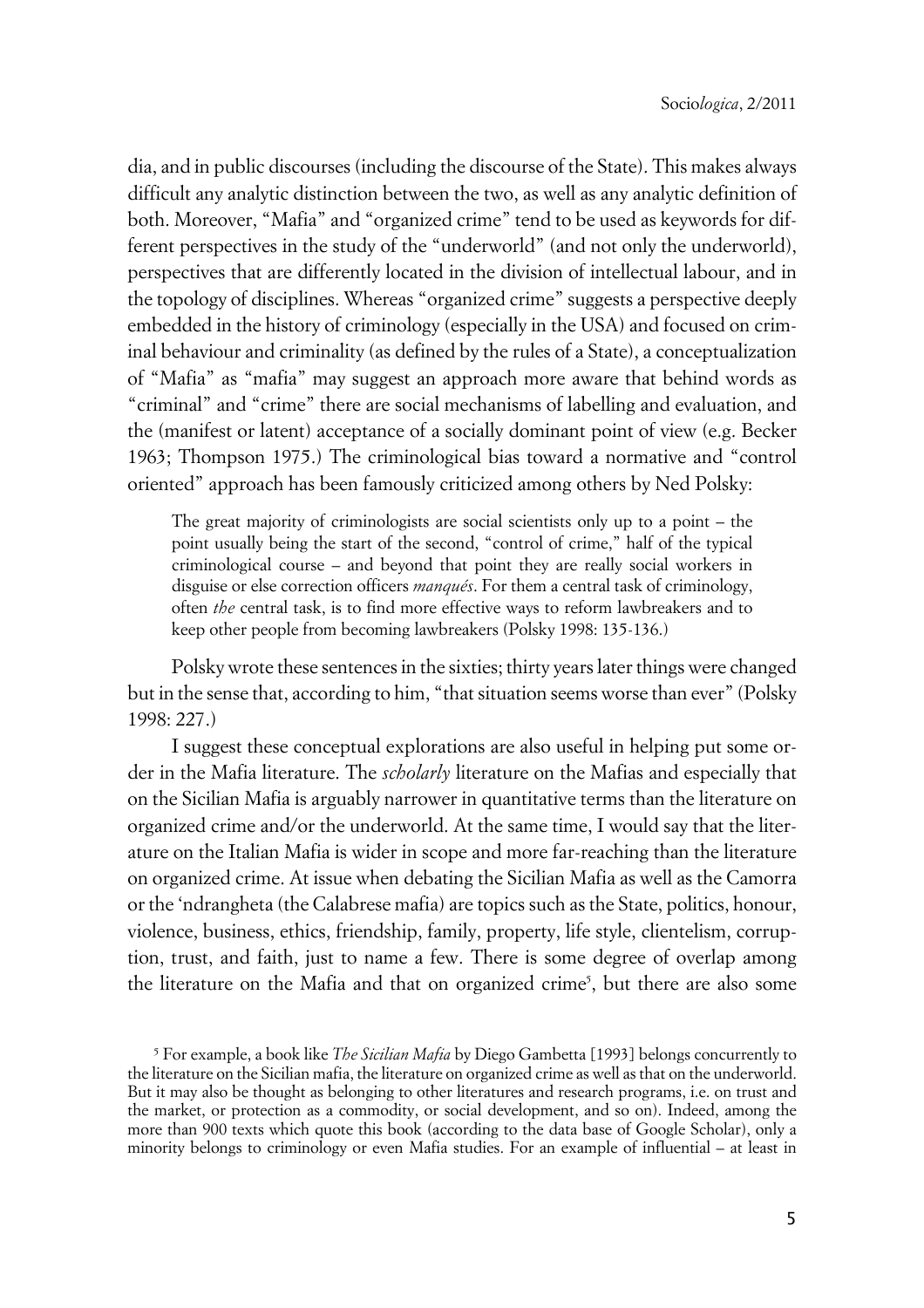strongly felt boundaries which have to be acknowledged. Sometimes they are boundaries set by the same authors with their disciplinary affiliation and/or their privileged perspective (e.g.: more or less "criminological," more or less "anthropological" etc.), sometimes they are boundaries defined by the readership, and sometimes, they are boundaries built into the same text's argument.



Fig. 2. Boundaries and overlaps between literatures: a stylized representation

So delimited, the Mafia is far from being a novel topic in sociology.<sup>6</sup> In Italy, a quite sociological interest in the Mafia started very early, as the first scholarly works on the subject date back to the 1870s and 1880s. The Mafia (as well as the Camorra and especially, brigandage) frequently figured in the writings of the Italian school of criminology – from Cesare Lombroso's masterpiece *L'uomo delinquente* [Lombroso 1876] to Enrico Ferri's criminal sociology [Ferri 1900] – whose influence was strongly

the UK – research program that refers strongly to "organized crime" but only very weakly to Mafia, see e.g. Hobbs 2001.

<sup>6</sup> The short recostruction which follows refers only to the literature on the Sicilian mafia (and not to Camorra and other kinds of regional organized crime historically developed in Italy, as 'ndrangheta and, in the past, brigandage). The general picture would not change however, had I included also these more specialised literatures. For an early exemplar of social research on camorra see De Blasio 1897, with a preface by Cesare Lombroso. De Blasio was a police officer, but also a student and close collaborator of one of the pioneers of (even cultural) anthropology in Italy, Giustiniano Nicolucci. The first scholarly work on Camorra is Monnier 1862. (A professor of comparative literature in Neaples, Monnier had Swiss origins.) For a recent empirical study on the Camorra, especially careful in underlying its political dimension, see Allum 2006.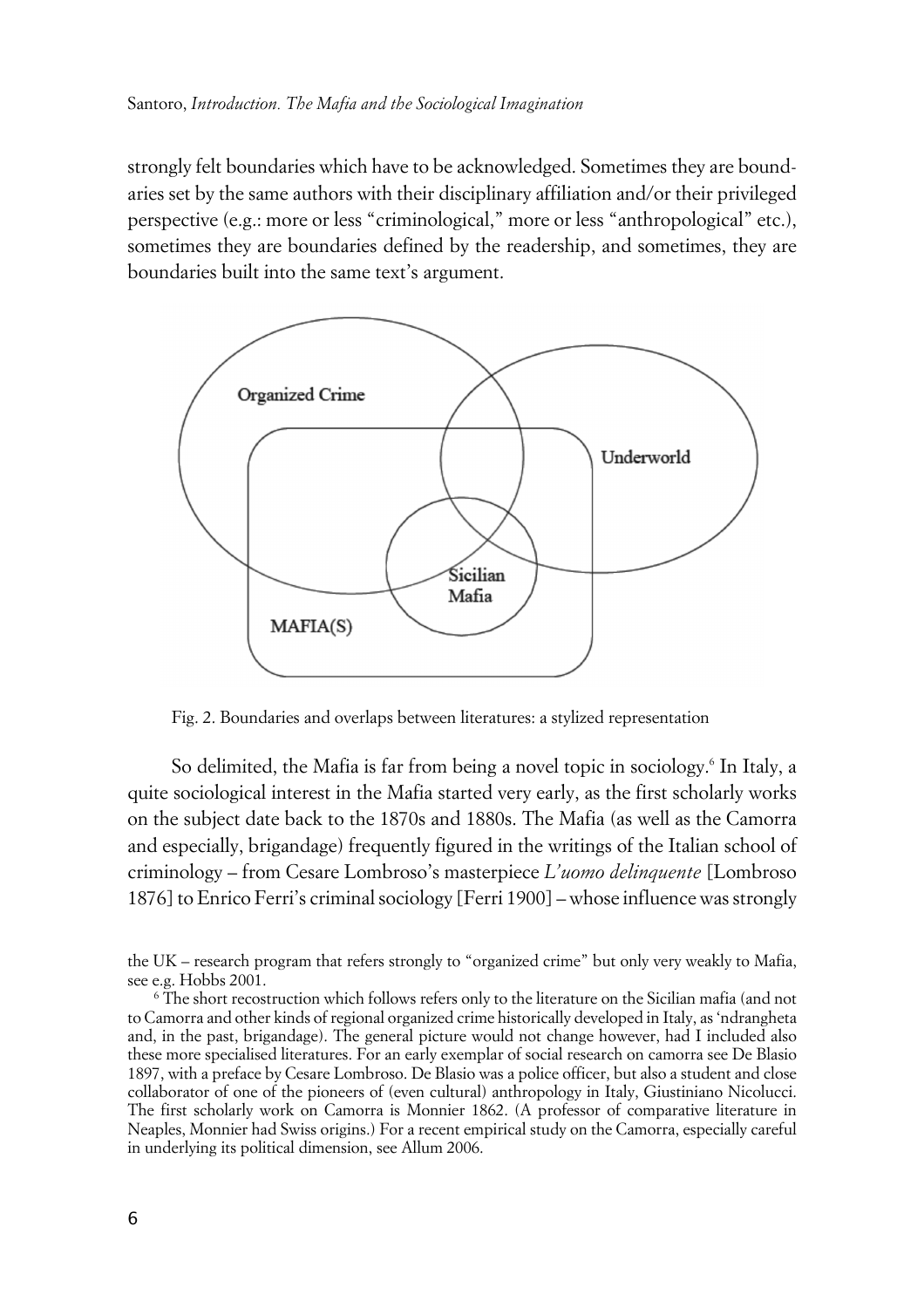felt even in the United States.<sup>7</sup> Pioneers of Italian social sciences such as Napoleone Colajanni [1885; Colajanni 1895; 1900] and Gaetano Mosca [1900; Mosca 1933] wrote about the Mafia as both a social problem and a sociological puzzle. A rich tradition of social survey, dating back to the beginning of the century, contributed to the social and political knowledge of the new State – and especially, of what was, at the time, the largest social class, the peasants. A sociological discourse on the Mafia also developed through these official and wide-ranging experiences of data collection [see for example, Lorenzoni 1910]. It might even be suggested that the Mafia was an integral part of the socio-political unconscious of early Italian sociologists: many of the most influential scholars who acted as sociologists in the late Nineteenth and early Twentieth centuries in Italy were Sicilians (or from Calabria, or from Naples) It is not by accident, that it was in Sicily in 1894 that the first Italian journal of sociology, the *Rivista di Sociologia*, was founded, that is to say, one year before the founding of the *American Journal of Sociology* [Santoro 2012]. We may speculate that the "Mafia" was in the cognitive and experiential horizons of a large portion of the men who imagined and claimed a place for sociology and the social sciences in liberal Italy.

Two short and relatively unknown passages from Mosca's masterwork (originally published in 1896) may be enlightening here. In the first, the Mafia (or Maffia) is explicitly quoted as a criminal association whose members accept certain limits (as an ethics and a "certain sense of honor") in their conduct, in this way, contributing to their survival and success

There have been, as there still are, organized groups of bandits that preach theft, murder and the destruction of property. But in such cases the perpetration of the crime is almost always colored with some specious political or religious doctrine that serves to decoy into the company some misguided person who is not wholly contemptible, whose crumb of respectability renders common turpitude more bearable to the public and introduces into the association a modicum of moral sense that is indispensable if a villainy is to succeed. Bismarck is credited with the apothegm that a man needs a little honesty to be a perfect rascal. The Sicilian *Maffia*, among other criminal associations, had its rules of ethics, and its members a certain sense of honor. The *Maffiusi* sometimes kept their word with nonmembers, and they rarely

7 See also Lombroso 1898, collecting studies written in the 1860s by Lombroso while a young physician serving in the army. The Mafia and the Camorra are the topics of one of the best chapters of Lombroso's *L'uomo delinquente* (five editions), and many of the founding texts of Mafia studies have been published in journals or book series edited by Lombroso or Ferri (e.g. the journals "Archivio di Psichiatria" or "La Scuola Positiva," the book series in Criminal anthropology edited by Lombroso in Turin, and so on). Ferri's students contributed to this literature as well, e.g. Scipio Sighele [1893], Alfredo Niceforo [1897, 1898], and especially Gaspare Nicotri [see Nicotri 1910, with a preface by the same Ferri.] On the Lombroso's school and its American success, see D'Agostino 2002 and now Gibson and Rafter 2006.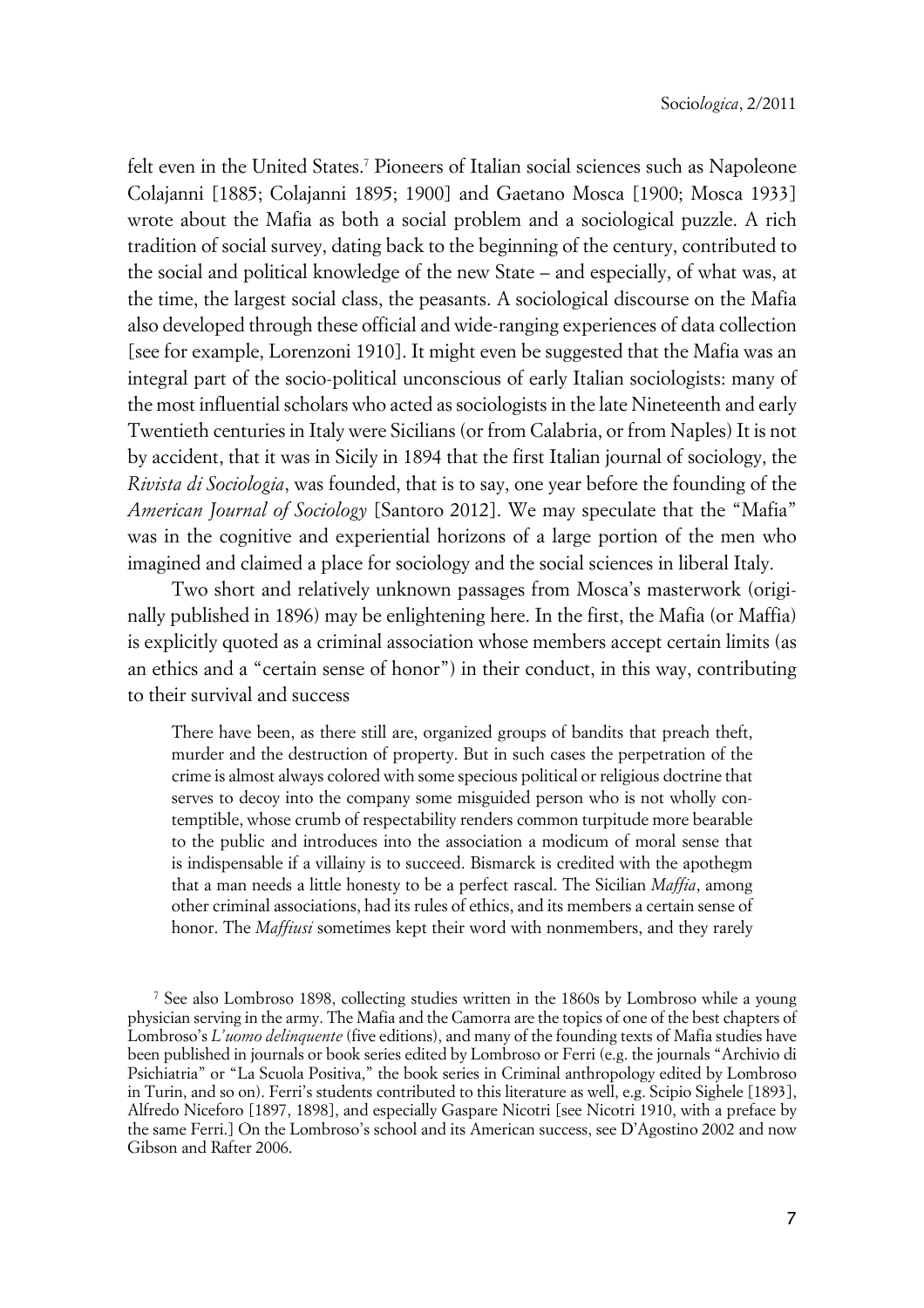betrayed each other. It is mainly to the limitations they set to their wrong doing that certain criminal associations owe their extraordinarily long lives. [Mosca 1939, 178].

Still more interesting is the following excerpt, where the Mafia is never named while its phenomenology was clearly in the mind, and the experiential knowledge, of the writing author:

Psychological and intellectual isolation on the part of the lower classes, as well as too noticeable differences in beliefs and education between the various social classes, give rise to social phenomena that are very interesting to the student of the political sciences, dangerous as they may be to the societies in which they occur. In the first place, as a consequence of their isolation within the lower classes, another ruling class, or directing minority, necessarily forms, and often this new class is antagonistic to the class that holds possession of the legal government. When this class of plebeian leaders is well organized it may seriously embarrass an Official government. In many Catholic countries the clergy is still the only authority that exerts any moral influence over the peasantry, and the peasants extend to the parish priest all the confidence that they withhold from the government official. In other countries, where the people look upon the public functionary and the nobleman if not exactly as enemies certainly as utter strangers, the more resolute and aggressive of the plebeians sometimes succeed in organizing widespread and fairly permanent associations, which levy assessments, administer a special justice of their own and have their own hierarchies of officials, their own leaders, their own recognized institutions. So *a real State within the State comes into being*, a *government* that is clandestine but often more feared, better obeyed, and if not better loved certainly better understood, than the legal government [Mosca 1939, 116-17, my italics].

We can easily infer from this short text that Mosca believed the "social phenomenon" of the Mafia was as "dangerous to society in which it occurs" as it was "very interesting to the student of the political sciences." Indeed, it was as a real, true government – "clandestine" but often "better obeyed" and even "better understood" – this is how the political sociologist Mosca conceptualized the Mafia. Even if deeply felt, however, these intellectual concerns never developed into concrete research programs. More than an analysis and an explanation, scholars like Colajanni and Mosca looked for public documentation to denounce the Mafia as a social and political issue. Both Sicilians, they felt it their duty to collect evidence and offer an interpretation of a phenomenon which periodically attracted media attention. The media usually suggested that something strange and mysterious – and not only dangerous – was happening in a relatively remote part of the newly formed nation, and they worked in order to shed light to this strange phenomenon. However, the Mafia as such was never their central theoretical concern: their research focus was rather the rates of crime, the effects of poverty, colonial policies, or the rise and fall of political regimes and ruling classes. The Mafia was more a "hot" issue for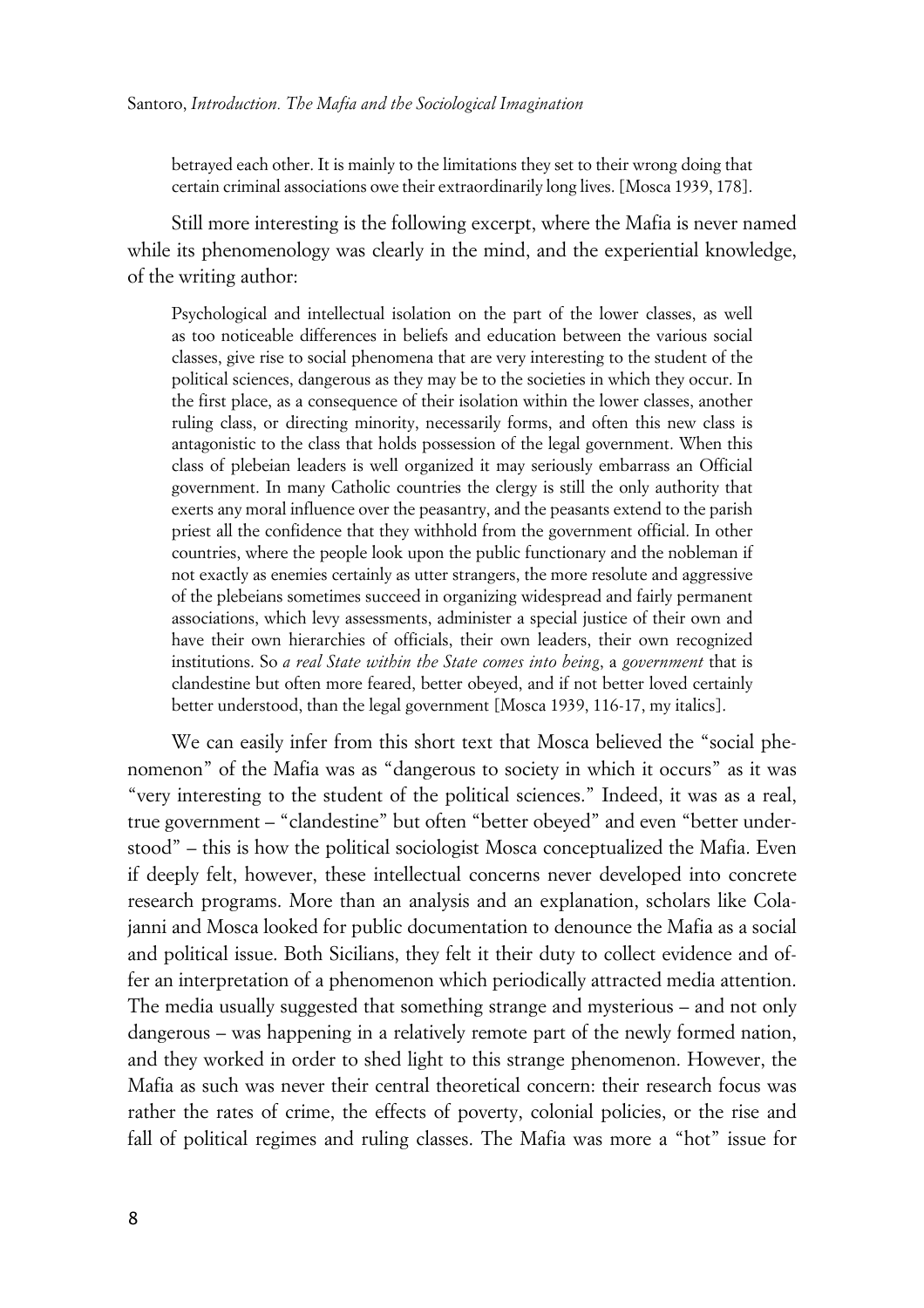political and journalistic writing than the object of serious and deep sociological analysis.

Before them, paradoxically a sociological reading of the Mafia was however attempted by scholars who were not professional social scientists – even if educated in the same posivistic *milieu* that had nurtured sociology in Italy as elsewhere.<sup>8</sup> This is the case of Leopoldo Franchetti, whose *Considerazioni sulla situazione politica e amministrativa della Sicilia* [Franchetti and Sonnino 1877, vol. I] was the outcome of a six-month exploration "in the field," a sort of ethnographic experience and experiment which is still today regarded as a landmark contribution to Mafia studies and to the literature on the *Mezzogiorno* (the Southern regions if Italy). Franchetti was one of the most gifted intellectuals of the newly unified Italy, whose brilliant work as a student of the *Mezzogiorno*'s social problems was matched only by his research and reflections on Italian colonies and colonial policies. This connection between Mafia and colonialism was far from being occasional and contingent, and its consideration would help to account for a relatively large section of Mafia studies as really studies on "inner colonialism" [see Santoro 2010].

In the same year in which Franchetti was preparing his trip to Sicily with his friend Sidney Sonnino – an expert in agrarian and peasant economic issues destined to a brilliant political career – one of the leading intellectuals of the new Italy, the historian and pedagogist Pasquale Villari, published a series of letters about the most important social problems the new unified State had to tackle (and partly had produced) in the South of Italy, namely the Camorra, the Mafia, and brigandage [Villari 1875]. The name of Villari – unknown to foreign social scientists, but a strong presence in the history of Italian culture – is to be highlighted here, as it was through this Neapolitan scholar, at the time Professor of history at Pisa University, that positivism – especially in its English, Millsian version – entered Italian intellectual and even political life.<sup>9</sup>

8 To be sure, we owe the first serious analysis of the "Mafia" not to a social scientist but to an aristocratic rural entrepreneur, expert of agronomic issues and politically engaged in the Risorgimento movement: the baron Niccolò Turrisi-Colonna. In a series of articles published in a Palermitan newspaper (then collected in volume), Turrisi-Colonna described the practices and organization of a sect which was controlling economic and political life in the countryside near Palermo [Turrisi-Colonna 1864]. He did not use the word "Mafia," but the sect he refers to is clearly what would have been named that way in a few years. Ironically, the same man who firstly wrote about, and against, the Mafia would become one of its defender, acting as guarantor and protector of one of the leading Mafiosi in the end of Nineteenth century, a man who served as a volunteer in the army company Turrisi-Colonna commanded when a Risorgimento activist: we find here a typical Mafia situation, in which the boundaries between criminals and well-to do men, law-breakers and victims, protectors and protégées are constitutionally blurred.

9 Franchetti and Villari belonged – together with the young Pareto – to the same Florentine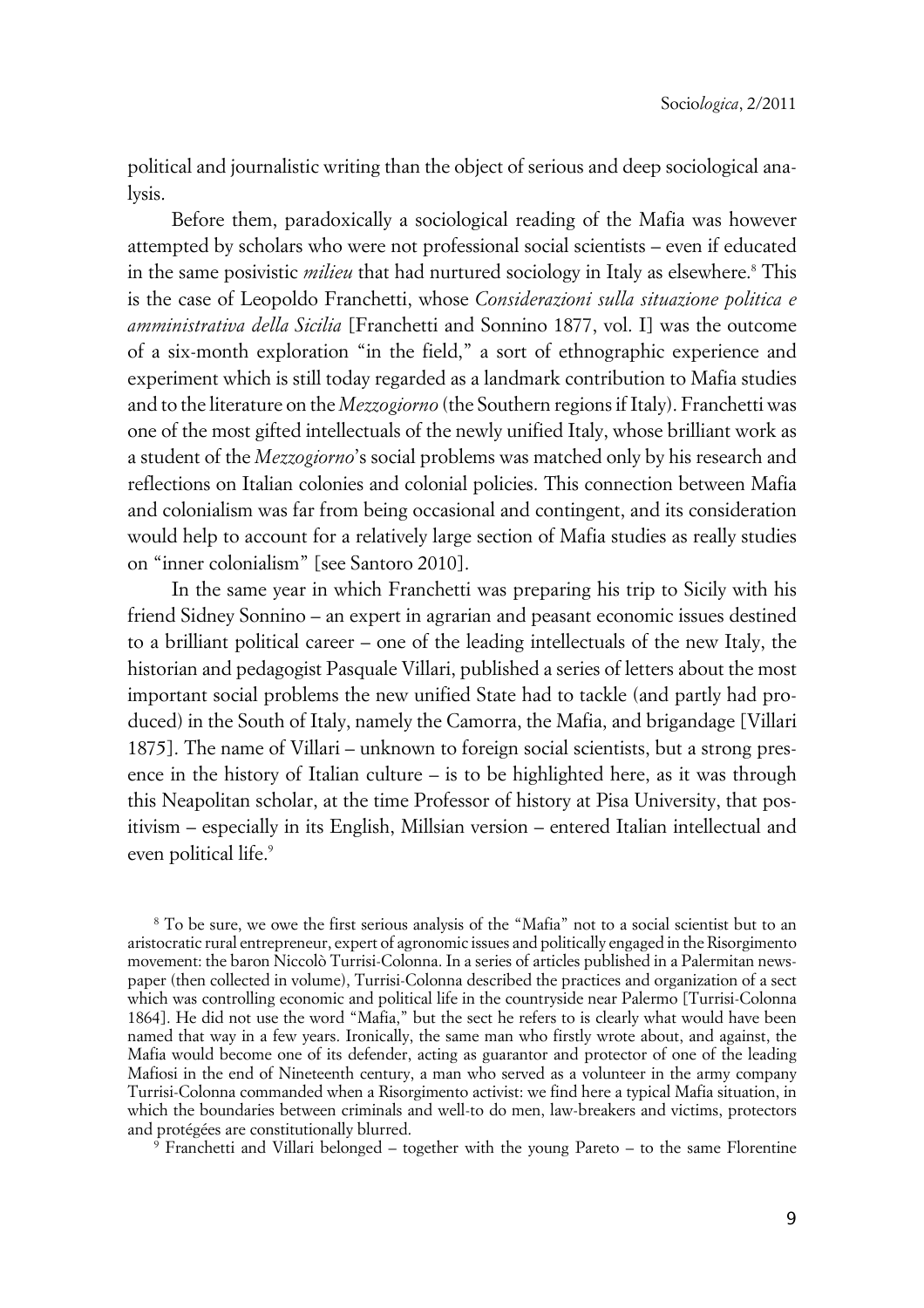In this context, we should recall the contributions to the sociological analysis of the Mafia made by professional State officers, especially by police functionaries [see Alongi 1886; Alongi 1900; Cutrera 1900]. This provides not only a clue to the success of positivism as an epistemic culture in those early post-unification years, but also a telling testimony to how a rich sociological imagination can be cultivated among non specialists thanks to immediate contact with their object of study.



Fig. 3. The field of Mafia studies in Italy, 1870-1910

In those early studies, a tension between two main perspectives emerged, a tension which is still noticeable in the literature even if translated in other terms: it is the tension between a sociological explanation (in terms of *structural* economic inequal-

intellectual *milieux* of liberal conservatives with high cultural capital, firmly engaged in the political debate generated by the recent unification, and strong admirers of English institutions, their intellectual traditions included [Urbinati 1990]. In other words, the rise of the Mafia to the awareness of the Italian cultural elite was closely linked to the penetration of liberal positivism among selected intellectual circles. This is a genealogy still affecting current scholarship on the Mafia, at least in Italy.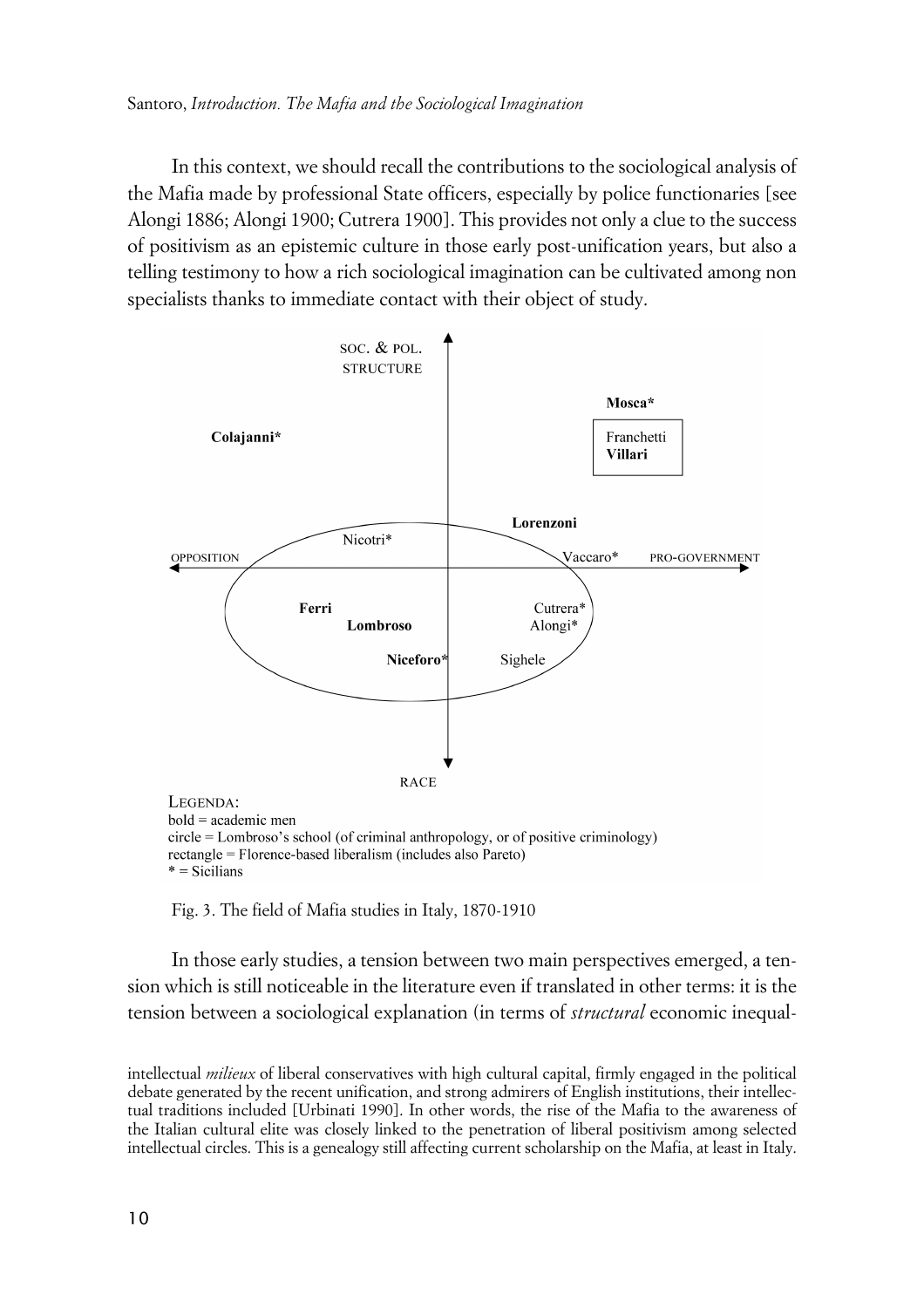ities and distribution of private properties) and an anthropological interpretation grounded on the assumption of long lasting structures – commonly conceptualized as "racial" formations, albeit they could easily be understood in more "cultural" terms<sup>10</sup>. Indeed, the conflation between the two perspectives was not rare in the writings of those early scholars. This notwithstanding, the tension was deeply rooted in the literature, where scholars insisting on biological determinants and physical clues of criminal conducts (e.g. Lombroso) were at odds with those sensitive to the effects of institutions, history and social structures (e.g. Colajanni, Mosca). Behind and beyond this tension, however, there was a common positivistic episteme – a veritable faith for all of them (see Fig. 3.)

Positivism was not alone in creating a common language. All the scholars who contributed to the production of a social science discourse on the Mafia in liberal Italy were also politically engaged or directly involved in political life, sometimes in the same government (see Santoro 2012): this was the case of Villari, a deputy since 1870 who served as a minister of public education in the 1890s; of Franchetti who, while a leading exponent of the colonial movement, acted as both a deputy (since 1882) and a senator (since 1909) being a policy consultant about rural problems for the government; of Colajanni, a leading member of the Republican and Democratic party, a deputy for the opposition since 1890, and a leader of the *Fasci* of Sicilian workers in 1891-93 (one of the first popular mass mobilizations in Italy, ferociously suppressed by the government)<sup>11</sup>; of Mosca, not only a deputy for the conservative liberals since 1908 but also, in the years following the conquest of Lybia (1911), a *sottosegretario di stato* to the Colonies; of Michele Angelo Vaccaro, who worked as personal secretary for the powerful prime minister Francesco Crispi and *capo di gabinetto* for other ministers, while writing his early sociological books and articles including a few on Sicilian problems and the Mafia (1899); of Ferri, one of the more influential and vociferous radical and then socialist deputies in liberal Italy (since 1886); of Gaspare Nicotri, author of books and articles on the Mafia in the history of social revolutions in Sicily (e.g. Nicotri 1910), who was a socialist lawyer; of the same Lombroso, himself a socialist engaged in local politics. In other cases, there was a direct involvement in the Italian state's bureaucratic structure: this is the case of Alongi and Cutrera (as well as the Neapolitan DeBlasio, author of one of the first scholarly work on Camorra) who were police functionaries of State, but also of the aforementioned Vaccaro, who served as a judge. In other words, all the main creators

<sup>10</sup> Lombroso's idea of race was far from being consistent, and typically conflated anatomic and biological features with more historically grounded cultural elements. In his writings, « races » were conceived sometimes as fixed entities and sometimes as adaptive collective structures.

<sup>11</sup> On Colajanni see now Frétigné 20002. On Mosca, see Albertoni 1987.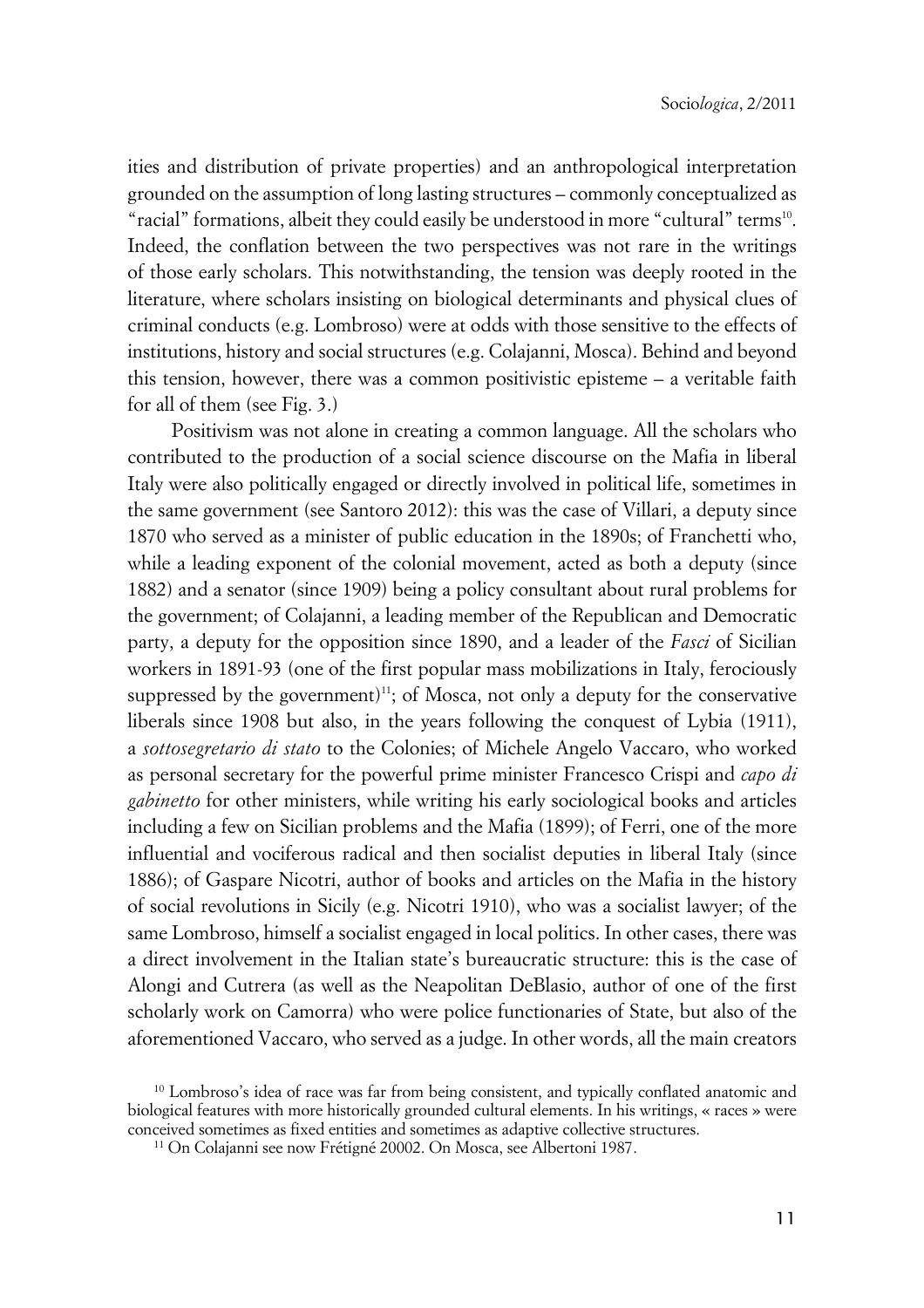of a scientific discourse on the Mafia were also located in the political field, and a few in the same bureaucratic (i.e. state) field. Their interpretations of Mafia is thus to be read also moving from their political as well as professional location (Fig. 3.)

Indeed, the only influential writer on Mafia who was not immediately involved in Italian political life (he was appointed senator in its seventies, for scientific merits) was Giuseppe Pitré, the Palermitan physician who greatly contributed to the rise of an Italian tradition of ethnological and folklore studies. It was Pitré who famously argued against the identification of Mafia as a criminal social organization, insisting on its being a diffuse cultural attitude instead (Pitré 1889). Obviously, this is not to say that Pitré was less politically involved in the object than other scholars: as a proud Sicilian and a close observer of popular milieux, he was deeply engaged in the defence of Sicilian identity and the promotion of its better values. Mafia as a criminal organization was a real problem in this project, and it is not surprising that he acted in order to minimize its existence. Meanwhile he attempted to define Mafia's identity in a way that made it possible to justify its workings in so far as a deeply rooted and potentially benign cultural ethos.

Whereas all these contributions on the Mafia still are classical references, sources of information and ideas, even for contemporary scholars [e.g. Hess 1970; Blok 1974; dalla Chiesa 2010; Santoro 2011], they did not generate a program of studies and a tradition of research devoted to the Mafia (or to Mafias, in the plural).

In part as a consequence of the relative silence of sociological analysis during the interwar period, $12$  the Mafia only could become an established and legitimate topic of investigation in the second half of the Twentieth century – which happened after Eric Hobsbawm's study [Hobsbawm 1959] on social banditism as a primitive form of resistance to capitalism and after Danilo Dolci's dramatic investigations into Sicilian poverty and ways of life (a concern which made him a world leading exponent of pacifism and a forerunner, I would add, of public sociology) [Dolci 1955; Dolci 1956; Dolci 1960]. But above all, it was only after the expansion of the social sciences into a true transnational academic industry that Mafia studies appeared. It was in the 1960s and early 1970s that Mafia studies developed as a research program thanks to

<sup>12</sup> Contrary to a widely held opinion, sociology did not disappear in Italy during the fascism. Indeed, sociology entered the academic world, and gained academic legitimization, exactly during the fascist regime. But it is true that Italian sociology at the time was mainly focused on demographic issues and colonized people, or on abstract theoretical speculations (e.g. Corrado Gini's *neo-organicismo*), and there was no room for localized and detailed investigations of social and cultural practices [see Santoro 2012]. Still more important, Fascism claimed to have defeated the mafia already in the second half of the 1920s, and this nullified any chance of social research on the issue. In 1933, Gaetano Mosca could write his entry on "Mafia" for the *Enciclopedia of the Social Sciences*, always using the past tense: mafia was no more existing in Italy thanks to Mussolini.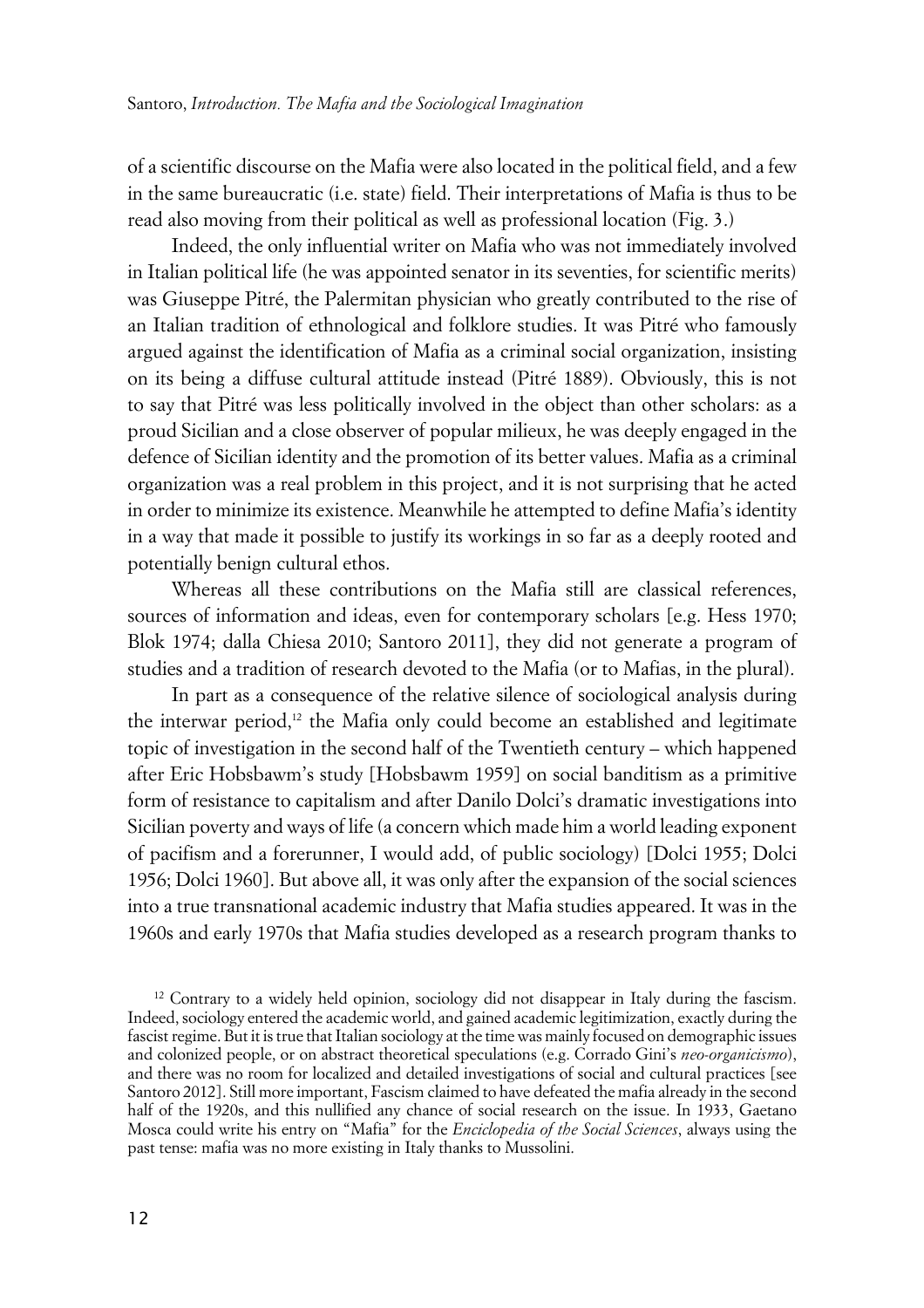the convergent and mutual reinforcing work of a few foreign scholars in the social sciences and a few Italian militant intellectuals (usually firmly located on the left as the aforementioned Dolci, Michele Pantaleone [1962], Leonardo Sciascia [1970]). The mixture of two kinds of sensitivity and competence was not without some risks (in terms, for example, of avalutativity), but proved itself effective and progressive, in Lakatos's sense. It is in this period that a few landmark studies were planned and then written: Anton Blok's *The Mafia of a Sicilian Village* [Blok 1974], Henner Hess's *Mafia* [Hess 1970], and Jane and Peter Schneider's *Culture and Political Economy in Western Sicily* [Schneider and Schneider 1976] – to whom we should add Filippo Sabetti's *Political Authority in a Sicilian Village* [Sabetti 1984] and the first important Italian contribution to a sociology of the Mafia, Pino Arlacchi's *La mafia imprenditrice* [Arlacchi 1983]. In this same lapse of time a new independent Institute of social research was founded in Palermo, specialising in the study of the Mafia: *the Centro Siciliano di Documentazione "Peppino Impastato,*" named after a leftwing militant killed by the Mafia in a town near Palermo, directed by Umberto Santino, a left-wing militant with a background in law who moved very early towards empirical social research and sociological writing.

In the early 1980s, something like a "received view" coalesced around a few scholars whose work was grounded on fieldwork in Sicilian villages.<sup>13</sup> Then in the 1980s, three new actors entered the arena of Mafia studies: the historian, the judge and the *pentito*, i.e. the Mafioso who repents and collaborates with judges in the production of the evidence – judiciary evidence but also, for that matter, sociological evidence).<sup>14</sup> It is not by chance that two of the most important autobiographies of *pentiti* have been edited by a sociologist, the aforementioned Pino Arlacchi [1992;

<sup>13</sup> To the titles already quoted, we should add *Milocca. A Sicilian Village*, by Ch. Gower Chapman, researched in the 1920s but published only in 1971. The book is a product of the Chicago tradition of ethnographic research, in its ethnological variety. The mafia has however a very limited role in this "report from a Sicilian village," a role consistent with the fascist rhetoric of a defeat of mafia thanks to the strong fascist policies of contrast. What almost all these ethnographic researches share – beyond their differences in approach and results – is the choice of a place for doing fieldwork which for many reasons could be considered exemplar or representative of Sicilian social life only with many warnings. Milocca is not only a small village – much smaller the average Sicilian town – like Sambuca or Contessa Entellina (villages respectively studies by Jane and Peter Schneider, and Anton Blok) – but also a village whose history is for many verses a very special one – like Sambuca, an exceptionally leftist town, and Contessa, originally an Albanian colony.

<sup>14</sup> Among the most influential judges, whose writing have contributed to the analysis of mafia, are the late Giovanni Falcone, Pietro Grasso, Roberto Scarpinato, Pietro Ingroia, and Michele Prestipino. But the list could be much longer. For an early influential contribution by a judge, see Lo Schiavo 1962. The convergence between social science criteria of relevance and judicial ones is however far from being easy to evaluate. A criminological literature exists to discuss the role of *pentiti* as knowledge provider, e.g. Firestone 1997. For a brilliant anthropological reading of this character and the web of relationships he is involved in, see Moss 2001.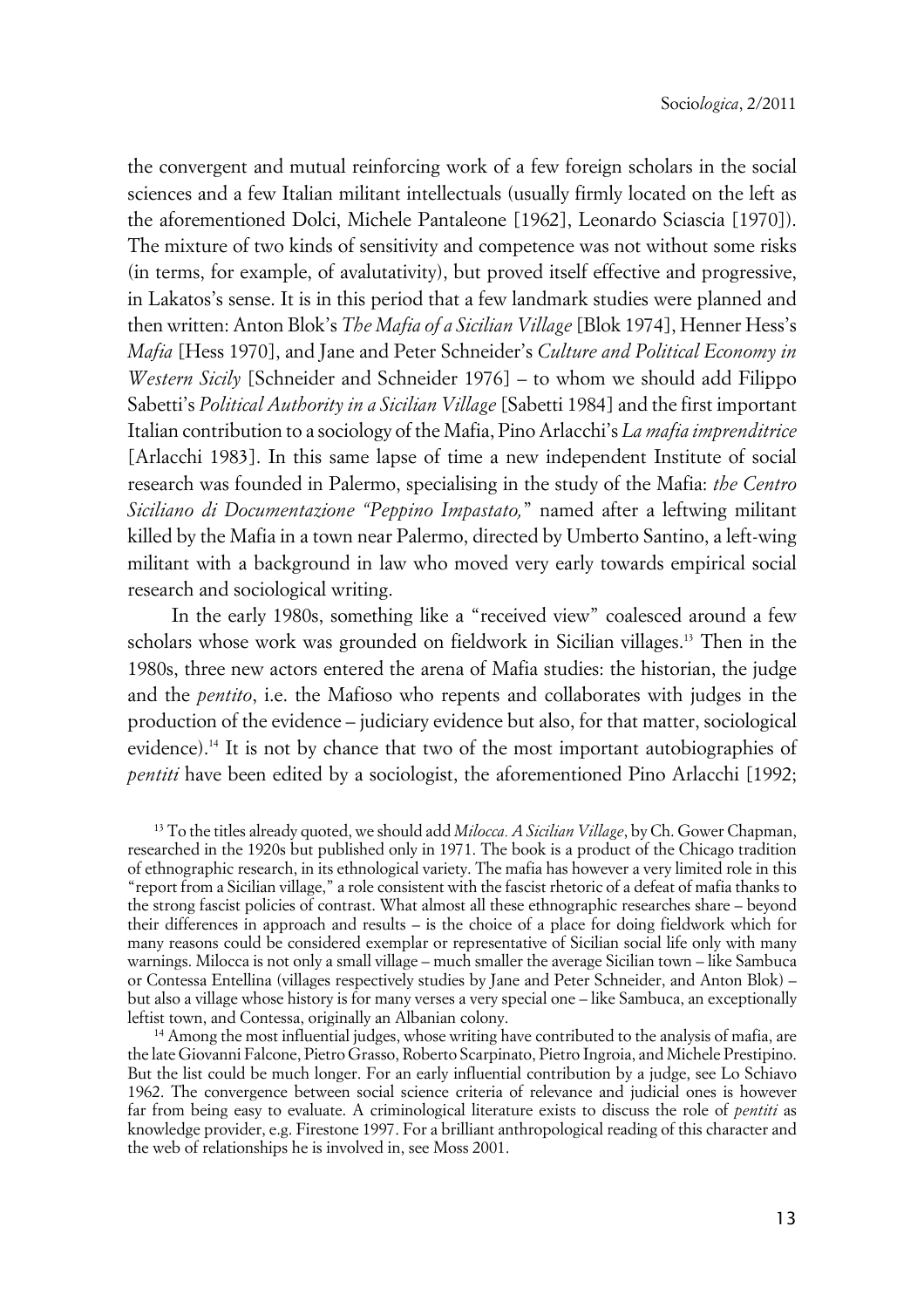Arlacchi 1994]. A sociological presence just when journalism was starting to contribute regularly to Mafia studies with both an independent voice and in cooperation with judges and even *pentiti*. 15

A division of labour emerged. If judges and journalists provided evidence, social scientists proposed the concepts and models necessary to make sense of this evidence, and formulated questions worth asking. If there is a place where sociological imagination has been established as an intellectual standard, it is in Mafia studies. The negative side of this hegemony, however, is the weakening of the professional standards in the production and evaluation of sociological research and sociological analysis: when everything looks like sociology, it becomes difficult to identify sociology as a specific disciplinary endeavour.

What happened in a few years was the establishment of a corpus of texts, of a canon, and may be of a whole paradigm – or better a family of paradigms in mutual relationships and confrontations. The disciplines involved in this multi-paradigmatic experience are mainly four: sociology, anthropology, political science, and history [for the latter see at least Pezzino 1990; Lupo 1996; Dickie 2004; for an early example see Romano 1965]. Inter- and trans-disciplinary exchanges are common practice here. More than disciplines, they are intellectual formations and traditions acting as magnets and organizational devices: Marxism, critical theory, neo-Weberism, word-economy theory, public/rational choice, political economy, figurational analysis (à la Elias), feminism, phenomenology, network theory, social capital theory, neoinstitutional theory, etc. [e.g. Blok 1974; dalla Chiesa 1976; Schneider and Schneider 1976; Sabetti 1984; Siebert 1996; Sciarrone 1998; Morselli 2009; Catanzaro and Santoro 2007; Lo 2010]. Not all these traditions are represented in Mafia studies: there is not a functionalist theory of the Mafia (inspired by Luhmann for instance), nor a comprehensive ethnometodological analysis of mafia practices. Bourdieu is still a marginal presence in mafia analysis, his potentialities in this field notwithstanding [Santoro 2007; Santoro 2011], and the same could be said for Goffman [apart from Dino 2002]. Symbolic interactionism, Simmel and Durkheim are decisively under-utilized resources in Mafia studies – contrary to what one could think about the nature and use of symbols and secrecy in mafia organizations.<sup>16</sup>

 $15$  The number of autobiographies by pentiti, edited or re-written by journalists, is relatively small, but large enough to make possibile to speak of a veritable new editorial genre. See for instance Lodato 1999 and Bellavia 2008. For an earlier precious contribution to Mafia studies by a journalist and writer, see Fava 1967.

<sup>&</sup>lt;sup>16</sup> The reluctance of American sociologists, included those more sensitive to deviance and marginality, to address Mafia and mafia-like organizations still in the 1950s when Mafia entered the national public sphere through Congress hearings, has been accounted for in the following terms by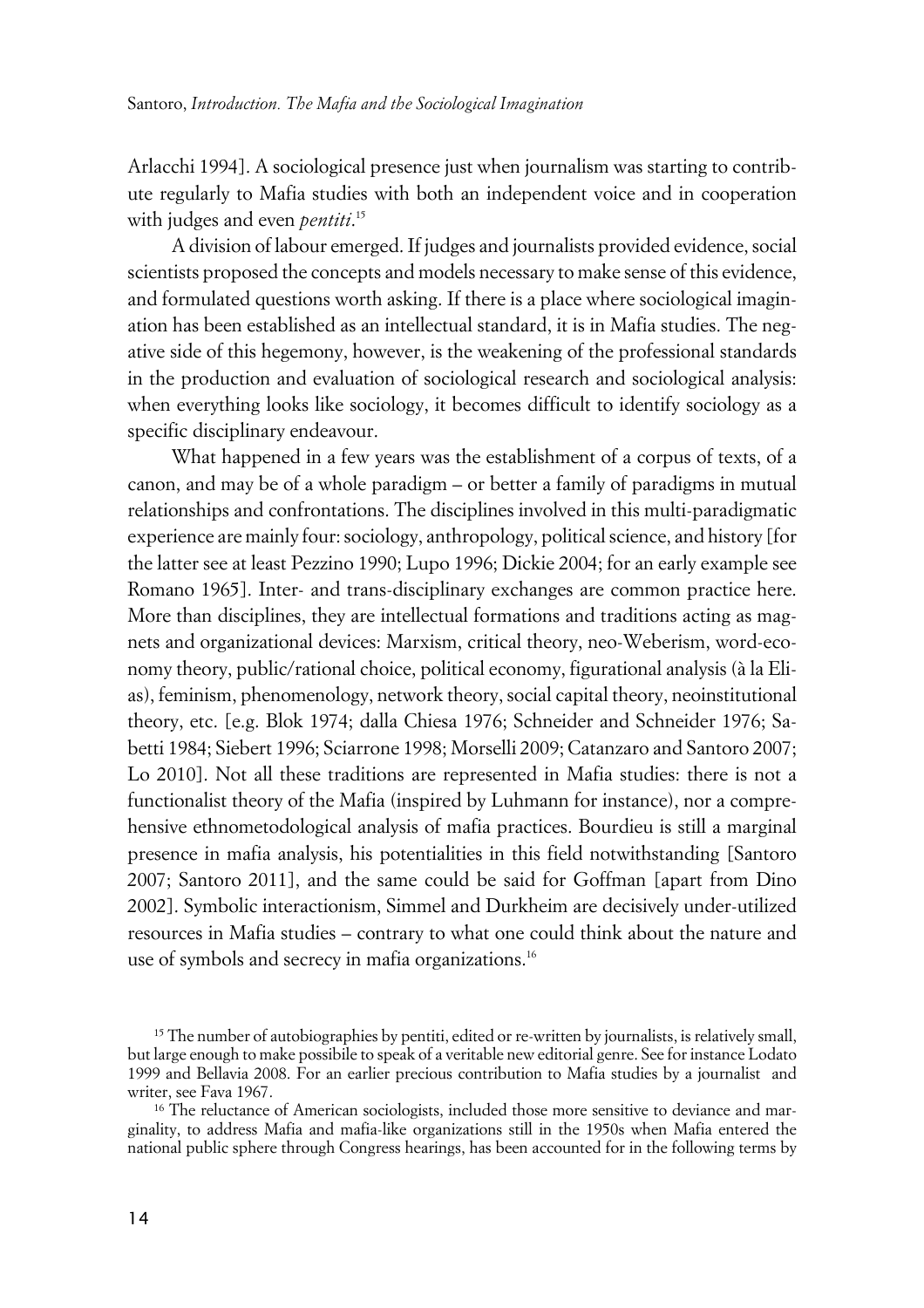In the last twenty years, something like a compact "school" coalesced around rational action/choice theory. Borrowing tools mainly from economics (e.g. game theory, transaction costs analysis, economic neo-institutionalism), the rational reconstruction of the Mafia analysed it less as a form of capitalism [Schneider and Schneider 1976; Arlacchi 1983] than as an economic way to solve problems of collective action and social organization. It capitalized on a selective appropriation of Leopoldo Franchetti's classical reading of the Mafia as an "industry of crime". Its main source was however a tradition of economic analysis of (organized) crime whose roots are to be found in Frederic Lane's historical studies of Venice's violent expansion in the Middle Ages, Thomas Schelling's pioneering analysis of organized crime, and Peter Reuter's early works on American "illegal enterprises" [Lane 1979; Schelling 1971, Reuter 1983, 1985; see also Anderson 1979; Fiorentini and Peltzman 1995].<sup>17</sup> Firstly elaborated by Filippo Sabetti [1984] as an extension of Elinor and Vincent Ostrom's public choice analysis of political institutions and collective action, then newly refined and promoted by Diego Gambetta (see Appendix for a focus on their respective theories and differences), the economic theory of the Mafia is possibly today the individual most identifiable and apparently successful paradigm in the study of Mafias, tested in countries as varied as Russia [Varese 1994; Varese 2001], China [Chu 1999], Japan [Hill 2003], as well as in Sicily's legal and economic history [Bandiera 2003]. It is however harshly criticized from other perspectives as excessively abstract and above all, arbitrarily selective [see Santino 1995; Santino 2006; Paoli 2003; Allum and Sands 2004; Santoro 2007]. What the economic paradigm offers is analytical strength

<sup>17</sup> For an early and pioneering reference in the field of criminology see however Sellin 1963. On Mafia as business, albeit from an anthropological perspective, see Ianni 1972.

the Chicago-trained sociologist Howard S. Becker: "Well, the Mafia didn't become a big American concern until after [the 1950s]. And even then a lot of people felt that the idea of an American Mafia was something of a media construction more than a 'going concern.' Or a media construction built with the collaboration of parts of the government (FBI, mostly). And, also, Mafia was crime and that subject belonged, in the division of scientific labor of the day, to criminology. I remember having a disagreement with Donald Cressey, an important criminologist/sociologist, about the Mafia. I said there was no such thing, if by Mafia one meant a nation-wide conspiratorial organization, etc. He said I was wrong, he knew there was because he had heard certain tape recordings made by the FBI. I said that when those were made public so you could check out to see if they were trustworthy maybe I would believe him, and he said that wasn't possible. So I said then I couldn't believe it" (personal communication). For a published witness of this perspective see Albini 1971. For Cressey's work on the Mafia (i.e. US-based La Cosa Nostra), see at least Cressey 1969. For early instances of Chicagoan sociological analysis of organized crime (more than the Mafia) in the US see the classic Thrasher 1927 and Landesco 1929/1968. Even if based in Harvard (but with strong links with the Chicago's ethnographic tradition) and focused on Boston, Whyte's *Street Corner Society* (1943) is possibly the classic reference for Mafia studies in American sociology, at least for its attention to (mainly) Sicilian codes of conduct and gangs' organization. See also Smith 1975 for an influential account of American studies on the (US) Mafia.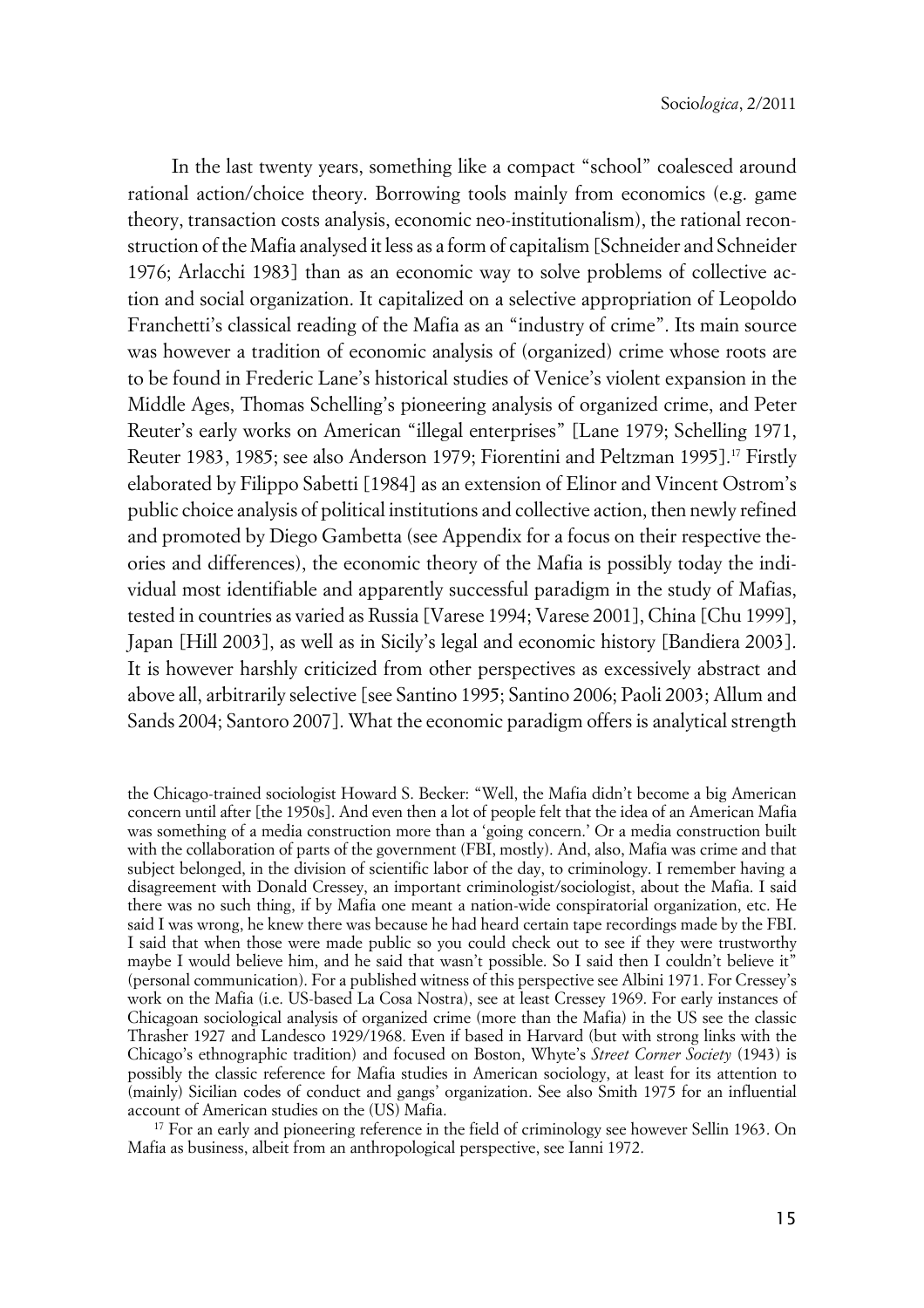and simplicity – two intellectual qualities Mafia studies have long missed – and above all, a clear engagement with established social theory, albeit a very specific strand of social theory (RAT theory).18 It is not however the only possible articulation of Mafia studies with theoretical work – as recent studies by scholars attuned to other intellectual traditions have clearly shown [e.g. Sciarrone 1998; Volkov 2002; Santino 2006; Paoli 2003; Santoro 2007; Catanzaro and Santoro 2009; Dino 2002; Dino 2010; Collins 2010].

#### **xAbout The Symposium**

This Symposium is aimed at collecting and comparing the voices of some leading scholars of the Mafia coming from the social sciences – scholars whose research has contributed to the development of Mafia studies as a veritable specialty in the social sciences over the last forty years: the German sociologist Henner Hess, the American anthropologists Jane and Peter Schneider, the Canadian political scientist Filippo Sabetti, the Italian (but UK-based) sociologist Diego Gambetta, and the Sicilian social researcher and writer Umberto Santino (for their position in the field of Mafia studies see *Appendix*). I invited these authors to write a personal account of their research experience as Mafia scholars, insisting on four topics: how and why did they chose the Mafia as an object of investigation; which contribution to their sociological gaze and imagination this research provided and what the Mafia as a sociological object may contribute to the sociological imagination in general; what impact has their work had on Mafia studies and scholarship at large. Last but not least, what impact according to them their previous life experiences and values had on them choosing how to study the Mafia.

More generally, the aim of the Symposium is to stimulate leading authors in the field in an exercise of reflexivity, starting from their own research experience on this apparently odd and bizarre object of research. The assumption is that the Mafia has some peculiarities as an object of social research that makes it a useful test for assessing current practices of the social sciences, and the trans-historical validity of their original categories and special tools. I would add that one of the major working hypothesis here – not fully explained to the authors invited to contribute, but operating behind the project of the Symposium – was that the Mafia belongs to a social world in which the typical categories forged in the last century by social scientists in their effort to make sense of modern (Western) societies do not hold.

<sup>&</sup>lt;sup>18</sup> On RAT see among others Elster 1989 and Goldthorpe 2000. For a well-known critique see Green and Shapiro 1996, and for a now almost classical alternative Bourdieu 1980.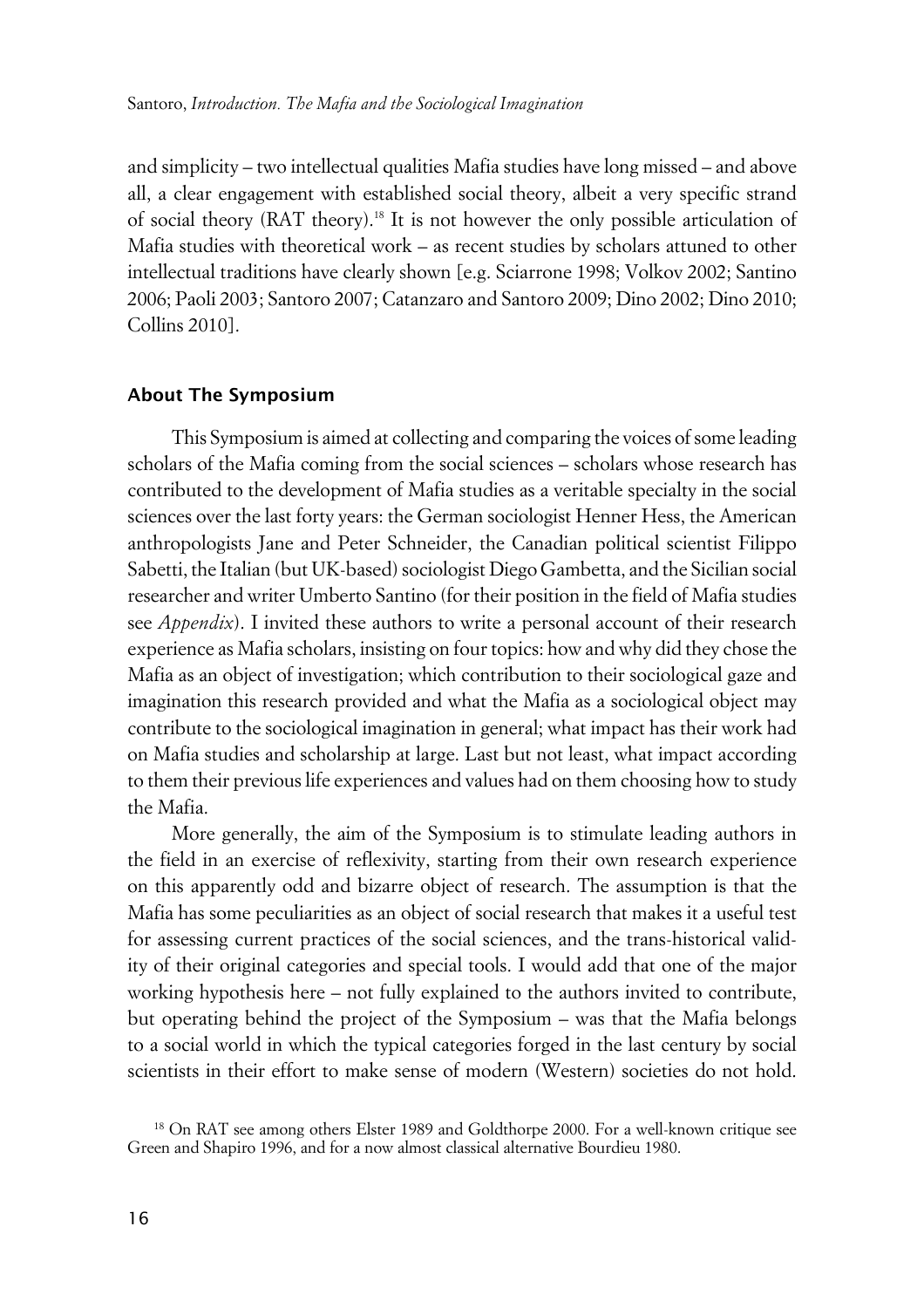In other words, the Mafia is one of those social realities that ask for a rethinking of the social sciences, and that push towards the development of alternative discourses [e.g. Burawoy 2005a; Alatas 2006; Connell 2007]. Two main arguments stand behind the hypothesis: 1) the early development of mafia-type organizations and practices in regions of the world whose histories have been relatively independent from Western institutions and histories (e.g. China, Japan); 2) the location of Sicily, as the country where the now universal but originally indigenous label "Mafia" came from, at the Southern borders of the Western world.<sup>19</sup>

Indeed, none of the authors really developed this aspect in her/his reflexive account. Nobody made a plea for alternative discourses or for a "Southernization" of the social sciences in order to cope with mafia puzzles. I would read this as evidence not of a faulty hypothesis but of the persisting attempt to make sense of our social world capitalizing on the ideas and perspectives set forth by the founding fathers of Western social sciences as well as Western interpretations of those disciplines – sociology included. It is a direction that I am not excluding nor attacking – but it is a direction whose ethnocentrism and epistemological myopia I would like to underline.

As I said, Mafia studies began as a positivistic inquiry into the social conditions of political liberalism in the *Mezzogiorno* region. And we could say that this politicalintellectual genealogy is still exerting its influence more than a century later. The fate of *La Sicilia nel 1876* (*Sicily in 1876*) written by Franchetti and Sonnino is enlightening. These two scholars, lawyers by education, traveled through Sicily for months to gather information and above all to directly observe social life on the island, interviewing inhabitants and collecting documents. Their two-volume book – especially the first one, authored by Franchetti – set some of the standards for the analysis and understanding of social and economic life in Sicily and more widely, in the South of Italy. Better, it set the tenets for a major *representation* of Southern society and culture, which would influence many subsequent scholars and texts until today [see Moe 1998].

It is true that Mafia studies entered the world of professionalized social scientists very early but this move did not produce a radical change in the way Mafias were represented by those early observers whose political agenda was far from hidden. Indeed, we can say that the way the Mafia is represented in Mafia studies is still in many ways a reflection of its original representation, that is *from the point of view*

<sup>19</sup> Recall Sicily has been conquered and dominated for a century by Muslims in the Middle Ages: a legacy still strong in contemporary Sicilian cultural life, from gastronomy to linguistics to music. The same word "mafia" has almost surely Arabian roots. For the most recent study on the word "mafia" see Natella 2002. For the Muslim domination – a recurrent topic in early sociological and anthropological works on the Mafia (including Lombroso's and Colajanni's) - the reference text is Amari 1854.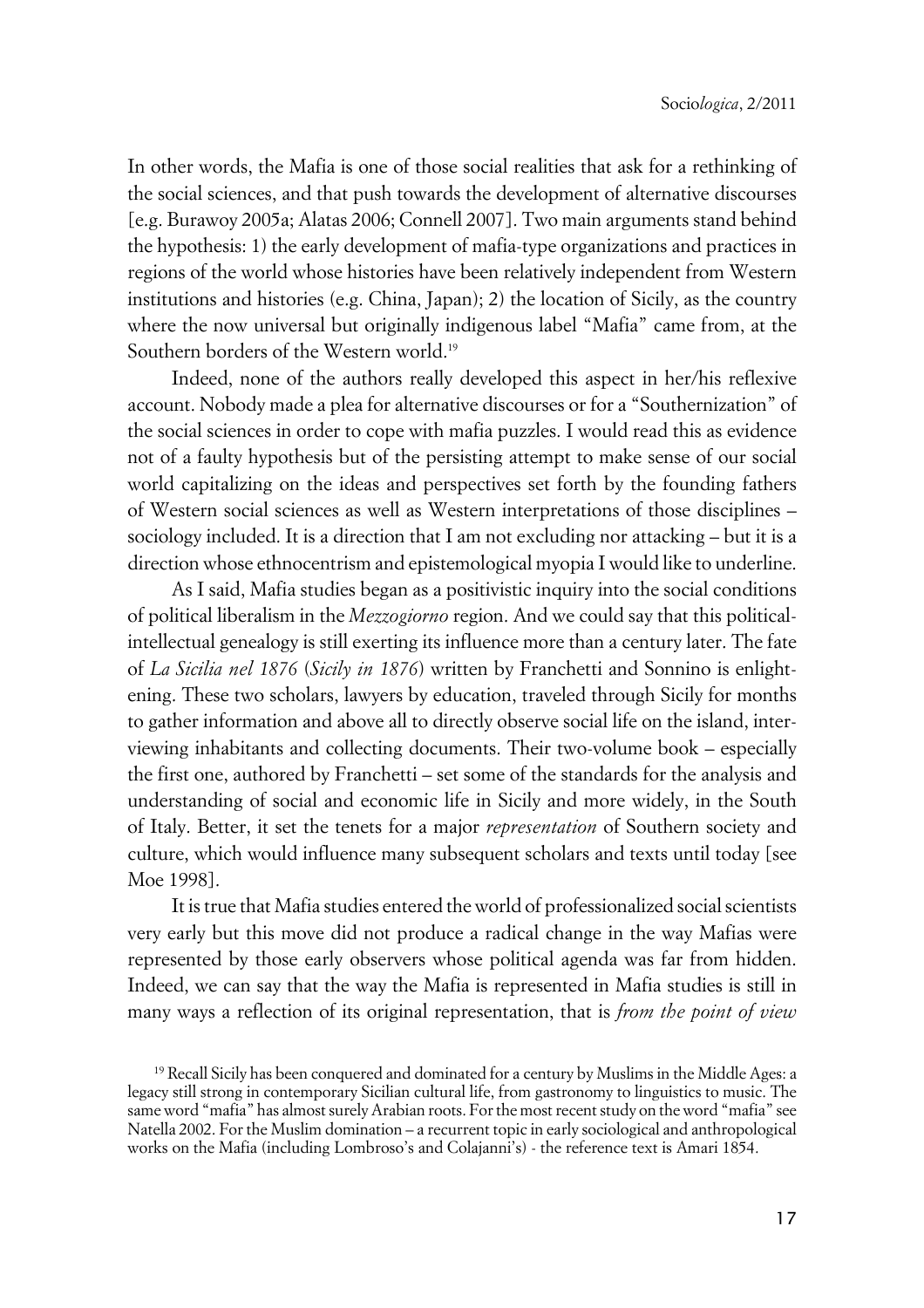*of the national Liberal State*, as fabricated by the early writers of the Mafia. These intellectuals were deeply engaged in the project of building a new state – and a new state/society relationship – according to standards established by other European countries, such as Great Britain, France or Germany where the model of the "Rule of Law" (*Rechtsstaat*, *Stato di diritto*) was forged. This model exerted a strong influence on Italian jurists, including Sicilian ones (such as Vittorio Emanuele Orlando, leader of the so-called Italian school of public law).20 It is this model of the State – an abstract and formal model based on a historical and mainly localized instance/view of a political organization – that informed the vision of the Mafia as something "other": the other of civility, of public life, of normality, of modernity [see Santoro 2007, 2011 on this point].

What contemporary sociologists could do, in order to remain faithful to their own sociological gaze, is to understand this vision as a necessarily partial representation (in the double sense of not impartial and limited, finished, selective) of a much larger and more complex reality, whose boundaries and meanings are far from being given and universally accepted. Indeed, sociologists should recall that they are actors as well as observers and analysts, and that our current understanding of the Mafia is dependent upon their intellectual tradition. In many ways, the Mafia as we know it is the representational effect of sociological imagination, deeply rooted in Italian positivist social sciences, and not independent from a political project of state and nation-building. Contemporary students of the Mafia should be aware of these roots, and account for this representation of their object as the outcome also of organizational activities [Becker 2007; Leahey 2008; see also Lieberson 1992], of budgets, professional codes, audience's demands, scholarly standards, conventions, scholarly understanding of audience's demands, scholarly concerns of audience's uses of knowledge, as well as scholarly value orientations and cognitive biases.

The personal accounts provided by the contributors to the Symposium offer interesting material for this kind of "sociology of social research" in the field of Mafia

<sup>20</sup> It is one of the puzzle mafia scholars should address that Sicily is at the same time the country of the mafia and the place where an Italian school of constitutional law appeared, i.e. the intellectual circle working around the legal architecture of an Italian State. A major representative of this school is one of the early students of Orlando, the Sicilian Santi Romano who in 1917 published a book on the plurality of legal orders in which it was acknowledged (as Mosca did a few years earlier) the legitimate existence of "those secret soceties which live in the shadow of the State," acting like States: an influential legal theory which should be read sociologically not only as a potential, and indeed actual, justification of the mafia guaranteed by the same Italian legal thought [see Gambetta 1993] but firstly as the possible, and concrete, intellectual outcome of a living experience in the lands where mafia has emerged. In this light, the knowledge of mafia would become a necessary condition for the sociological account of one of the most consequential legal doctrines in Italian contemporary life. For a recent evaluation see Fontanelli 2011.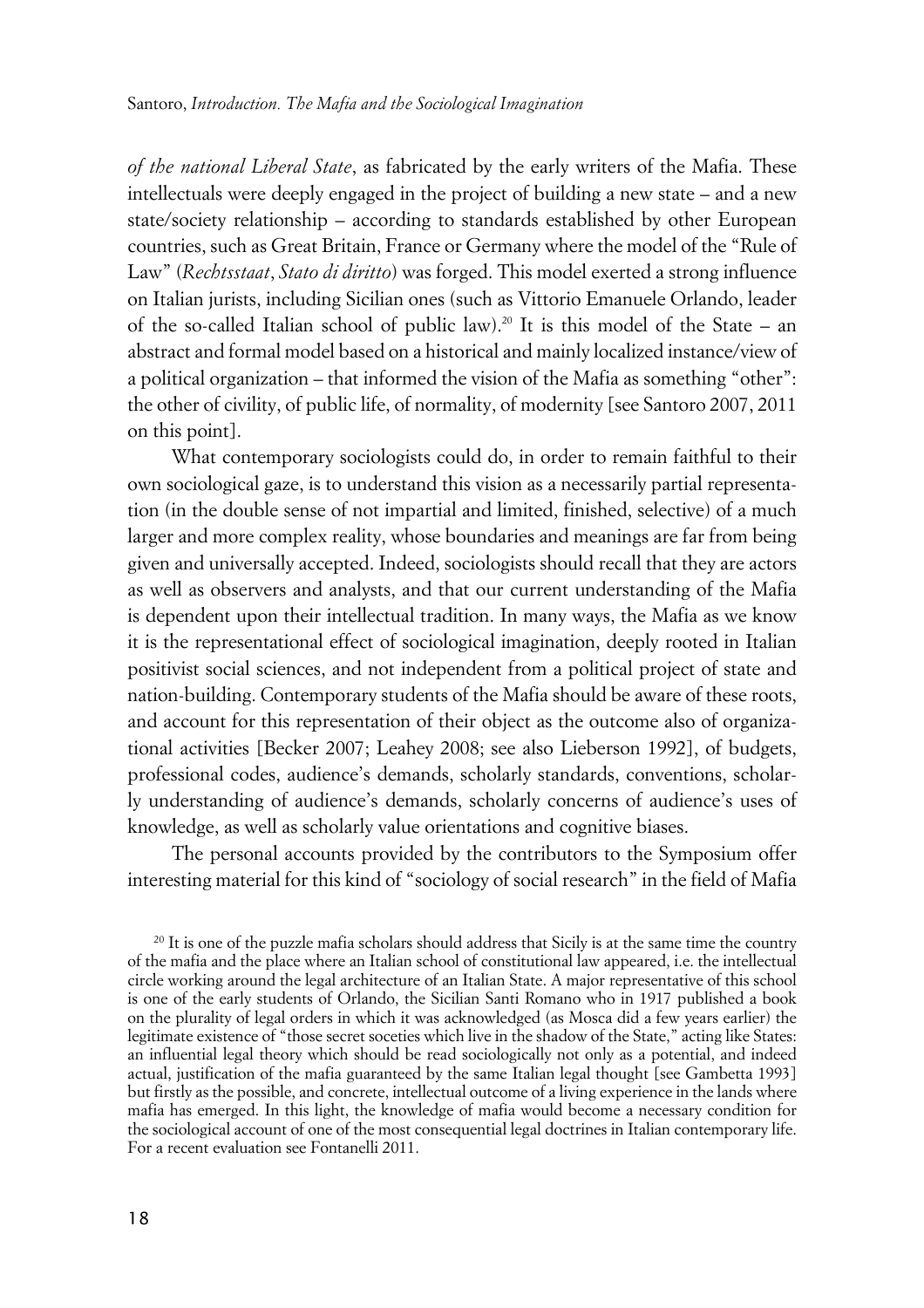studies. In this context, a comparison with alternative discourses in the social sciences, with "Southern theory" for example, could help students who study the Mafia phenomenon to distance themselves from deeply held conceptions about what society is and how collective life should be organized. A good case in point is the distinction between "public" and "private", a cornerstone in many studies of the Mafia which is accepted at face value according to criteria consistent with the abstract model of the (liberal, Western) state, and rarely discussed in terms of its epistemological grounds as the political effect of continuous boundary-work by historical actors (something feminist theory has much insisted on, e.g. Gal 2002.) A fetishism of the (European, liberal, modern) state as the unique, or most evolved, and complete political institution seems to inform any sociological discussion of the Mafia, making it almost impossible to think at the Mafia as another form of political organization, an instance of political life built around principles which are not those of the western state. Being at the border between North and South of the globe, and an island with a long history of colonial domination (e.g. Mack Smith 1968), Sicily could be the place for this kind of political experimentation. I will not pursue this line of thought here, I just want to highlight to the reader its feasibility and (sociological) plausibility in the case of a borderline hybrid social phenomenon such as the Mafia.

In order to conclude this short introduction, let me use an example drawn from the same mafia literature. For many years, social scientists have struggled against the popular representation of the Mafia as an organized large structure, as a complex organization with established norms and rituals, and a structure of official positions. Scholars such as Hess, Blok, the Schneiders, and their Italian followers for example, Arlacchi, insist that this was a media construction, a useful way of attracting mass audiences and helping prosecutors in their trials, but not a reliable empirical description of what the Mafia is and how it works.<sup>21</sup> The documentary evidence of old trials and the many existing police reports supporting this view were not enough to persuade social scientists about what they were not able to observe with their eyes, and to demonstrate with their own data. Then, with the arrival of the *pentiti,* and *State witnesses* in the 1980s, this sociological wisdom suddenly collapsed. All the evidence collected by the former-mafiosi told the same story: there was a large secret society, well organized, with rules, norms, rituals , codes, hierarchies and a clear division of labour. There was also an organizational history which accounted for many apparently puzzling episodes of violence.

<sup>&</sup>lt;sup>21</sup> This was in part an effect of the American debate: see e.g. Albini 1971 and Ianni 1972, both insisting on Mafia as a kinship network of obligations and not as a formal organization. What those authors missed was that a social organization could be both (i.e. a structure of personal obligations and a formalized organization.)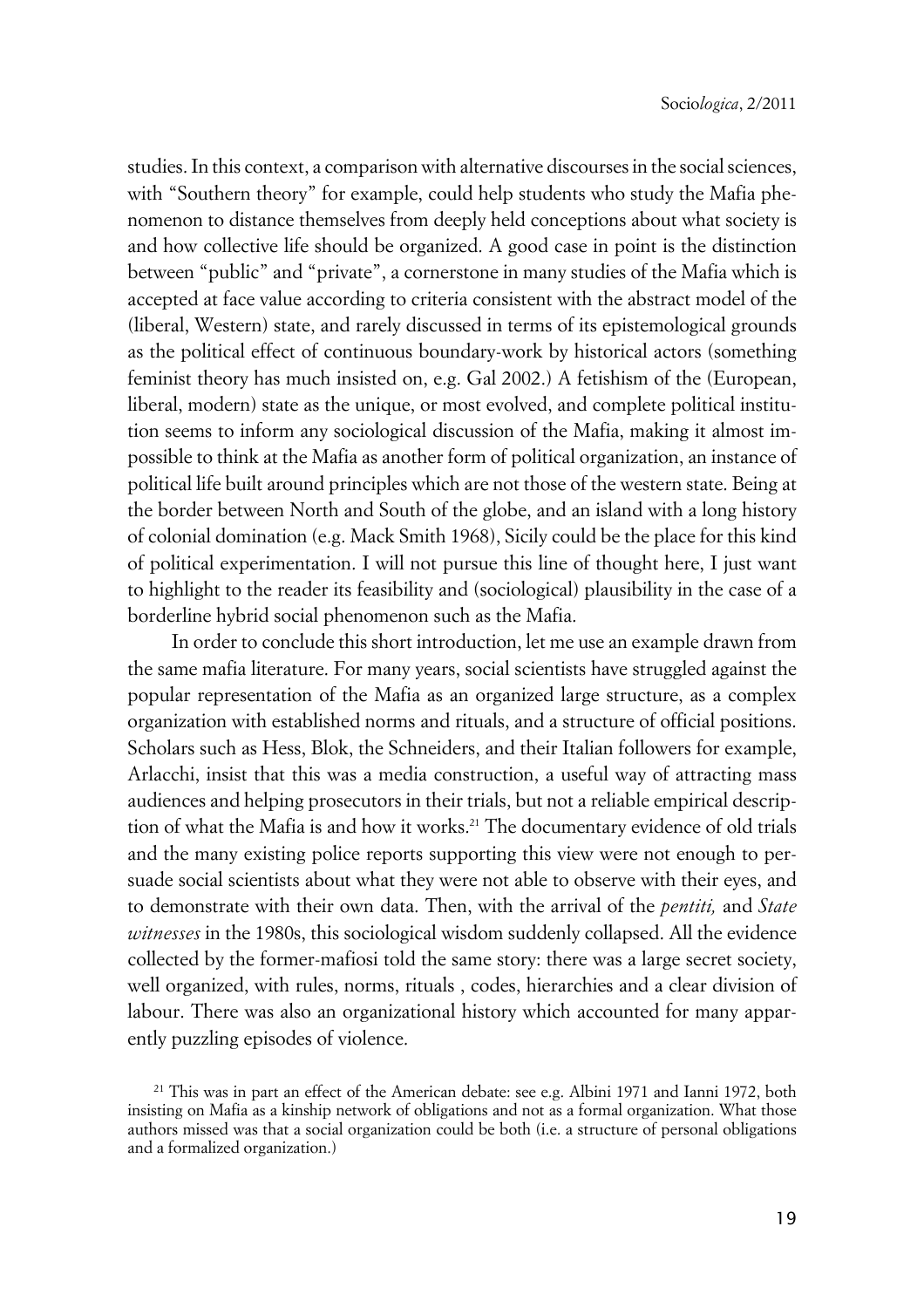The Sicilian Mafia emerged, thanks to the *pentiti* descriptions and their insiders' accounts, as a formal structure, as a true and established organization, not the contingent and temporary effect of social networking and relational practices. In a short period of time, what was acknowledged as a fact and as a definitive accomplishment of social research on the Mafia proved false. Why scholars have been so hostile to the idea that Mafiosi were organized actors and that the Mafia was a real organization (albeit not a monolithic one) is still to be ascertained in its fullness – at least, from a "sociology of knowledge" point of view.<sup>22</sup> Probably, better knowledge of popular culture – and some acquaintance with British cultural studies and studies of working class cultures [e.g. Thompson 1963; Thompson 1975] – would have helped them to accept at least the concrete possibility of a formalized associational life even among illiterate peasants, semi-literate artisans and workers. Still, a less suspicious attitude towards institutionalized data collection could have alerted them to sources that their historians colleagues were available to take seriously. Social agents, even poor and

<sup>&</sup>lt;sup>22</sup> I would like to quote this recent reflection by Jane and Peter Schneider, as it shows how epistemological and personal motives may conflate in this process: "Similar to Blok, in our earlier writings we did not use the definite article 'the Mafia,' treating the phenomenon as if it were a seamless extension of its surroundings […] In retrospect, there were two additional reasons for this 1960s and 1970s understanding of Sicilian organized crime as ill defined. One was the growing scholarly output of the new field of 'Mediterranean Studies' that, beyond the trope of 'honor and shame' […] emphasized social relations structured through informal, non-corporate groups: networks of kinship, friendship, and patron-client relations. Woven out of loosely articulated personal ties, these webs of relations gave rise to short-lived coalitions or 'action sets' through which people got things done[…] Partaking of 'Mediterranean' social life, Sicily was readily characterized in this way, making it easy to dismiss the concept of 'the' Mafia as, to quote Charles Tilly's introduction to Blok's *The Mafia of a Sicilian Village*, 'a simplifying fiction, invented by publicists and by Fascist officials charged with eliminating Southern Italian lawlessness' (Tilly has since changed his mind, as have we). At the same time, what we experienced of the local Mafia cosca in Sambuca [the Sicilian village where they conducted their fieldwork] reinforced our misguided ideas about blurred boundaries and absent structure. A few months into our initial fieldwork in 1965, we got to know a mafioso and his family. This man, a meat butcher by trade, invited us to several events involving other Mafia figures – the series of celebratory banquets that Peter attended in 1966, held to seal a peace between meat dealers and wholesalers from several neighboring towns; collective sheepshearings followed by extravagant feasts; and Sunday afternoon gatherings at his home. It was striking to us that although these occasions took place in country locations beyond the purview of most of Sambuca's residents, they were far from guarded or exclusive […] According to the pentiti depositions, mafiosi resemble spiders for the energy they invest in weaving relationships intended to yield resources down the line. Although no immediate quid pro quo motivates particular gestures of hospitality, generous quantities of food, drink and entertainment are regularly offered through weddings and baptisms, banquets and feasts, hunting parties and Sunday dinners. The consequence is to enmesh all manner of potentially supportive outsiders in an arena of affect, obligating them, with a minimum of fear or intimidation, to respond to requests for reciprocity at some undefined future point. Our mistake, then, was to read such informality and apparent openness as the 'real' face of Mafia organization, rather than the far-flung net that keeps the real face going" [Schneider and Schneider 2006, 71-72]. On the creation of lasting moral (if not truly political) obligations though the offering of gifts as a constitutive feature of Mafia practice and organization see Santoro 2011.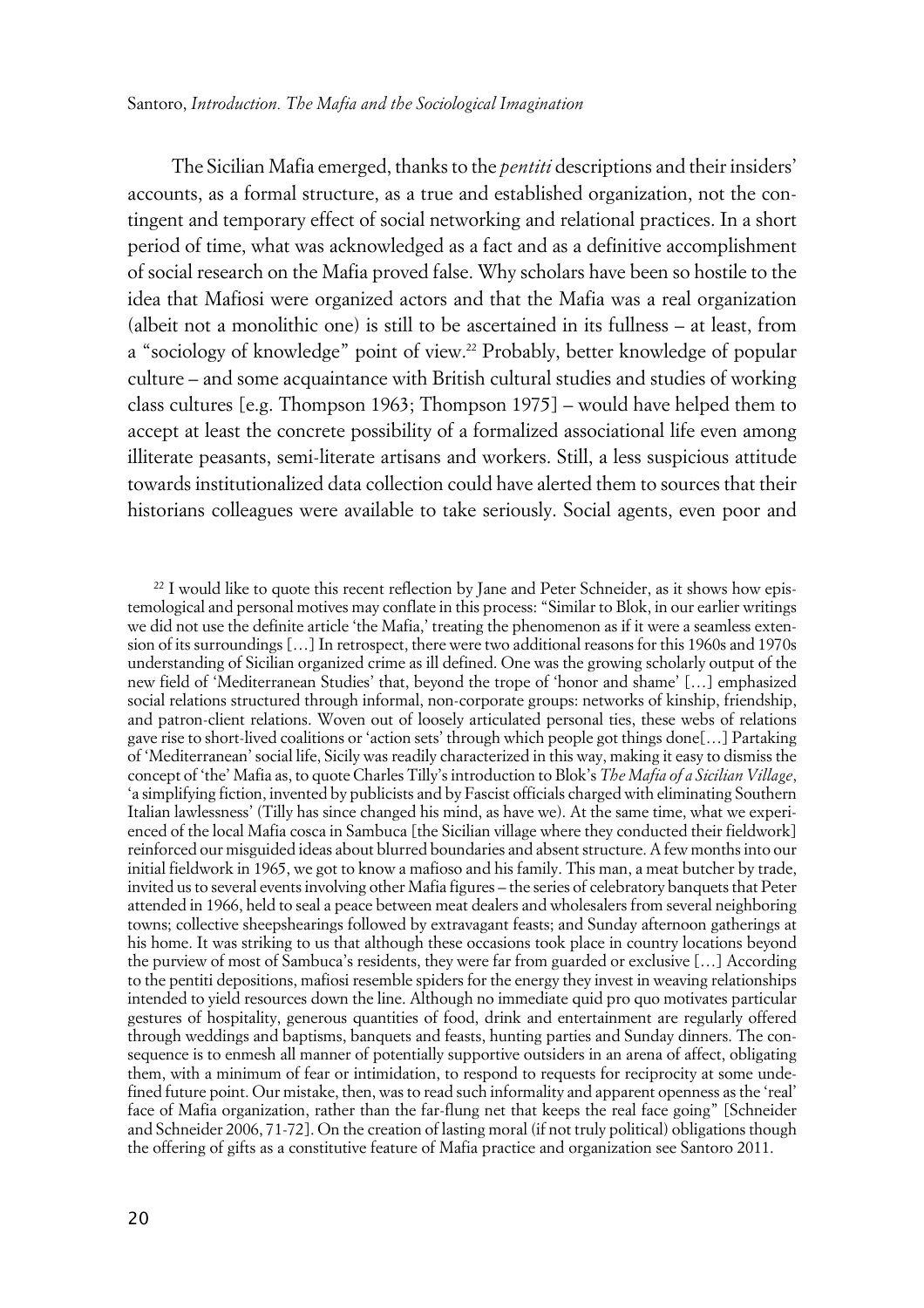illiterate ones, are more competent than many sociologists and anthropologists are keen to recognize.

The small lesson I draw from this episode in the history of social research is the following: as the Mafia asks to be acknowledged as an organized complex of (organized) activities, so sociology (as any other discipline, including anthropology, political science, and history) has to be understood as the outcome of some organized collective action, as the effect of the working of some organizational arrangements – departments, chairs, fellowships, chains and circles of collaborations, journals, book series, book reviews, quotation patterns, standard operations, research assessment procedures and so on. Sociology (as anthropology, etc.) exists as a social organization, and its practitioners are socially (historically, geographically, intellectually, epistemologically) positioned, in the social structure and in the academic field, sometimes even in other fields (the political one, for instance [Bourdieu 2001]). This comprehensive organization is not without having its effects on the intellectual products – the reports on, or representations of social reality – that emerged from its operations. Representations of the Mafia advanced by social scientists owe their content and form to the organization of those sciences – including their internal differentiation – and the conflicts as well the misunderstandings which typically occur among different circles and schools is something we still have to assess. It is therefore a sociology of the sociology of the Mafia that I am seeking: a reflexive sociology of the Mafia as a variously represented and reported "going concern" of social life [Hughes 1984].

Only through a reflexive vigilance on its own codes and forms, on its own working mechanisms, can the sociological analysis of the Mafia hope to take control of its understandable biases and prejudices (including what which Bourdieu once called the "thought of the State")<sup>23</sup> and approximate that disenchanted "objectivity" which is the ideal grounding norm, and the horizon, of a social science as *science*. This symposium hopes to be a first step in this direction.

 $^{23}$  As Bourdieu [1998, 35] writes: "To endeavor to think the State is to take the risk of taking over (or being taken over by) a thought of the State." We can paraphrase him by saying that "to think the mafia is to take the risk of taking over (or being taken over by) a thought of the State." Rarely Mafia scholars are also specialists in the study of the State, and it is common in mafia studies to implicitly compare the reality of the mafia with the model of "the State" – as if the model were the reality. For a corrective to this naive conception of the State see Clastres 1974, Migdal 1988 and Scott 1998. I have tried to explore and develop the implications of a radically *not State-centric vision* of the (Sicilian) Mafia in Santoro 2007 and Santoro 2011, moving (also) from the concept of the gift as elementary form of political relationship.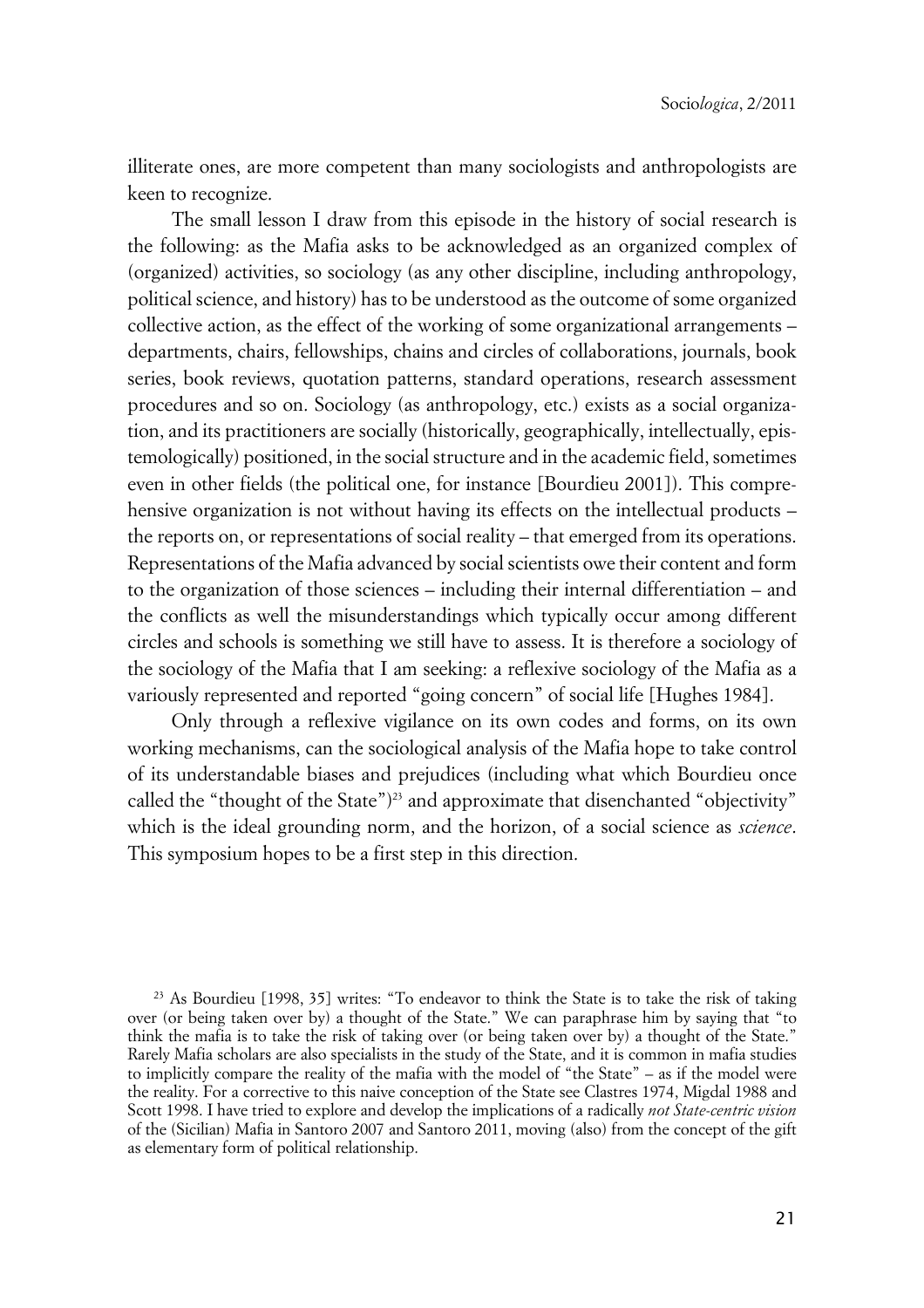#### **xAppendix. Italian Mafia Studies, 1970-2011: A Conceptual Map**

Mafia studies comprise something like a field, in Bourdieusian terms. There are signs (not always consistent, to be sure) that today the dominant approach in the field of Mafia studies (a field that only in part overlaps with the much larger field of organized crime research, as noticed) is occupied by exponents and followers of the so called economic theory of the mafia – with Diego Gambetta's book of 1993 working as a manifesto or charter. This does not mean this theory is the dominant or hegemonic one (there are signs it is not): it only means that you have to refer to this theory in order to position yourself and possible advance in the field. Where exactly other approaches/authors are located is not easy to say, also because there is a lack of a shared way of organizing the theoretical environment. To make some order, I propose in this appendix a simple classification of approaches, each with some examples – including, of course, the authors in this Symposium.

We can distinguish between perspectives which are economic in orientation (e.g. insisting on both material and rational dimension of human conduct and life), and perspectives which put greater emphasis on non-material and non-rational aspects – be they symbols or status positions or identities – or even power management and regulation. The first class includes apparently different approaches as rational action theory and political economy, i.e. individualistic and holistic approaches.

But the most important distinction is about the identification of the mafia phenomenon: is the Mafia something which pertains to economics or to some other sphere/life order, such as politics or social solidarity (e.g. communal life)? Is the mafia an economic phenomenon or a political one? Is it business or government?

To be sure, *Mafia seems exactly "the" institutional order which makes such conceptual distinctions problematic*: the differentiation between spheres of life which comprises so many parts of modern society's identity and structure looks less clear when seen through the prism of Mafia and Mafia-like phenomena. I would rather say that what makes Mafia sociologically interesting is exactly its resistance at being easily captured by the established categories of the social sciences – categories generated by the meeting of a certain gaze with a certain historical, and geographical, experience. Letizia Paoli's reference to the notion of "multi-functional brotherhoods" [Paoli 2003] tries to capture this lack of differentiation, of course. However, as scholars are eager to make sense of the Mafia translating its puzzling phenomenology into our common categories (which include the distinction between economics and politics, as well as between public and private), it is still possible and plausible to use these institutional distinctions as tools for distinguishing theories of the Mafia. Gambetta's economic theory of the Mafia as "an industry of private protection" is the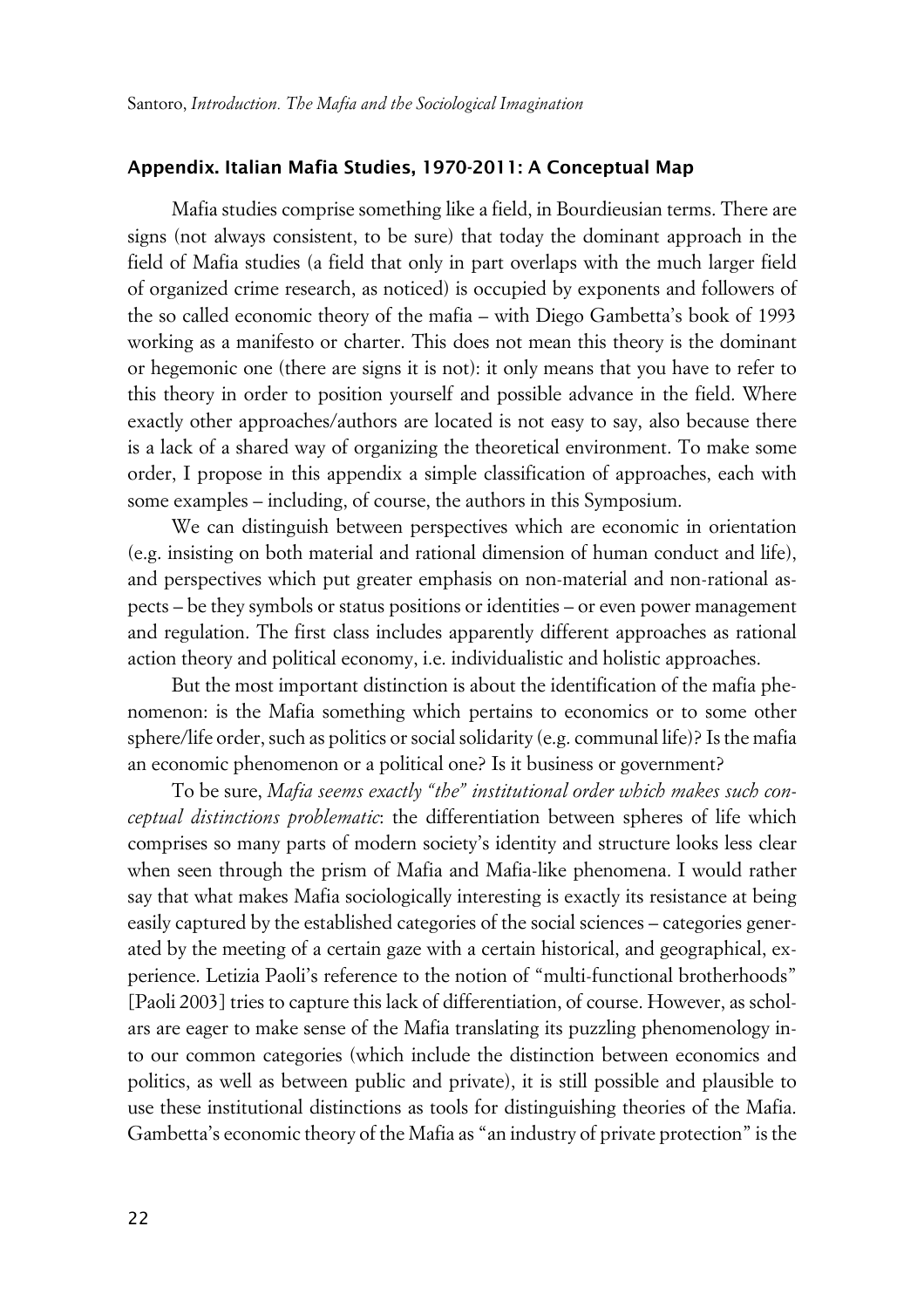most explicit among current theories on this aspect. But it is relatively easy to classify also other theories according to the same conceptual structure. So, it is apparent that Filippo Sabetti sees the Mafia as belonging to the realm of government & politics more than to economics, and it is possible to say the same for scholars as different as Umberto Santino and Henner Hess – the latter with his identification of Mafias as para-State organizations (see this Symposium.)

|          |                                                                                            |           | Perspective |              |       |
|----------|--------------------------------------------------------------------------------------------|-----------|-------------|--------------|-------|
|          |                                                                                            | Economic* |             | Non economic |       |
|          |                                                                                            | Gambetta  |             |              |       |
|          | Economic<br>(e.g. mafia as a<br>business, an industry,                                     |           |             |              |       |
| Identity | a form of capitalism)                                                                      |           | Schneiders  | Arlacchi     |       |
|          |                                                                                            | Varese    |             |              |       |
| Mafia    |                                                                                            |           | Catanzaro   | Santino      | Paoli |
|          | Not economic<br>(e.g. mafia as<br>government, as<br>political mediation,<br>as mutual help | Sabetti   |             | <b>Blok</b>  |       |
|          | society, etc.)                                                                             |           |             |              | Hess  |

Fig. A1. Italian Mafia studies, 1970-2011: a conceptual map (I).

\* includes Political Economy.

*Legend*: position in the cells is representative also of distances from other perspectives (e.g. Varese is less distant than Gambetta from an identification of the Mafia as "not economic entity").

Things are more complex, however, because authors can change their privileged perspective in time: this is the case of the Schneiders, for example/instance, who moved from a neo-Marxist political-economy approach to an interpretation of Mafia much more sensitive to both "culture and politics" in their last book [see Tarrow 2006]. Something similar could be said for Varese, who moved toward the acceptance of a more blurred distinction between mafia as business and mafia as government [compare Varese 2011 and Varese 2011]. However, I guess the conceptual map offered in figure 1 still roughly works.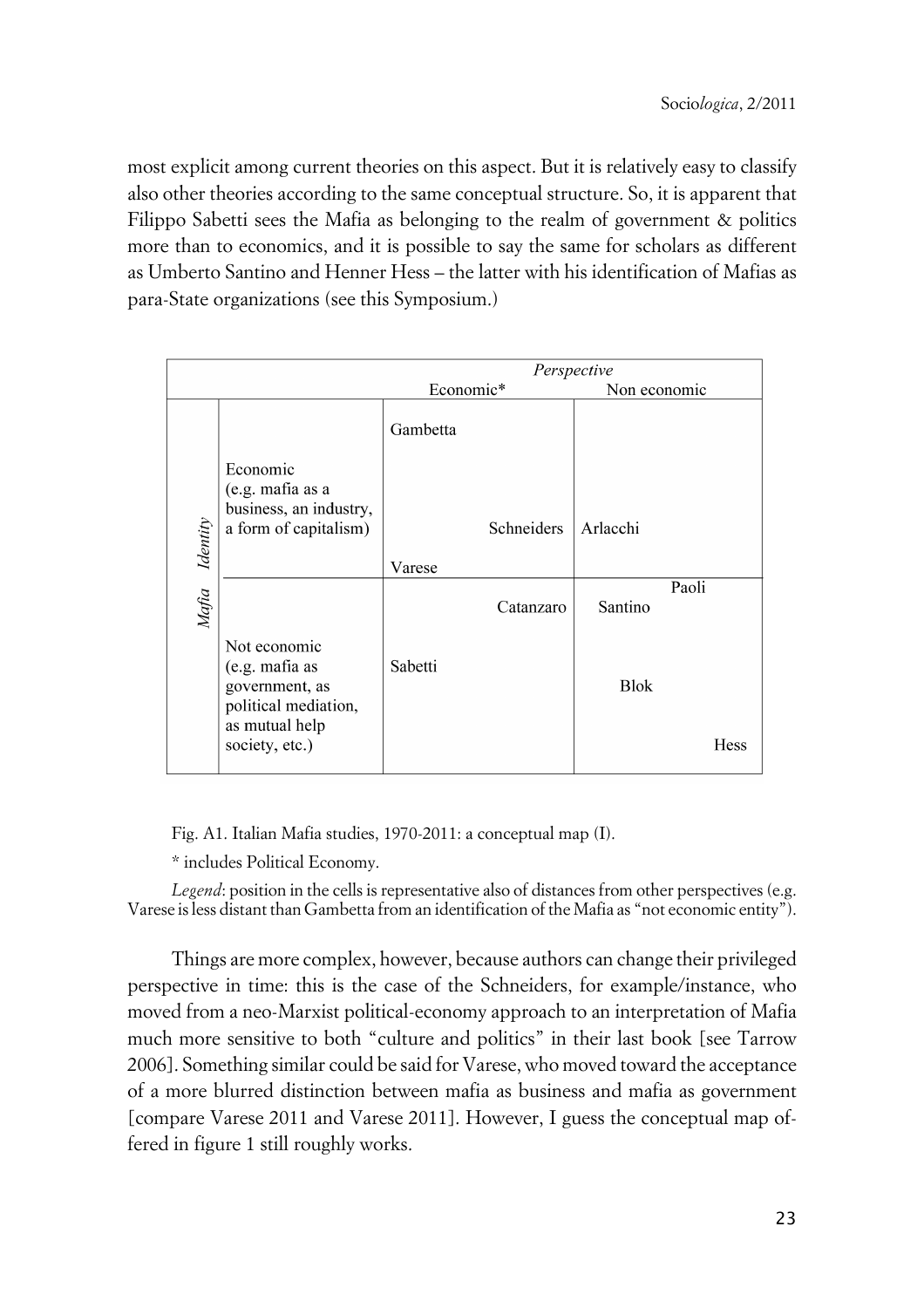This conceptual map would be incomplete however if not supplemented by a second one, built on the now traditional distinction between action, structure (e.g. social structure) and culture (e.g. cultural structure). Figure 2 shows how current authors and theories can be mapped onto this set of distinctions, whose analytical space partly overlaps with the perspective/identity map. For the "action" side, the main difference is between scholars who adopt a rational choice perspective and scholars who follow a less constraining theory of action. Rational choice theory in the study of organized crime has been pioneered by Peter Reuter in the 1980s, and already applied to the study of the Mafia by Sabetti [1984]. Gambetta [1993] made it a cornerstone of his economic theory of the Mafia "as industry of private protection." For an application of the same theory (RAT) to an important historical case which exhibits some resemblance to the Mafia – an application apparently independent from Gambetta's and with somewhat different results – see Leeson [2009]. The idea of "social structure" is not a uniform one: for some (e.g. Gambetta) it roughly means the structure of property rights, for others (e.g. Blok) it is the structure of social relations. For others it is mainly the class structure (e.g. Santino). "Culture" is conceived in terms of norms and values by Hess, who wrote in the 1960s, but not by Paoli – who makes use of a "revised" concept of culture as symbols and cognitive schemas. This is the same concept of culture we can find in the economic theory of the Mafia even if it is almost never named as such (culture is for Gambetta norms and values; skills and cognition do not refer to culture in the economic theory of the mafia, even if they are "culture" in the most recent cultural theory which capitalizes on Bourdieu, Geertz, Mary Douglas and so on: see e.g. Smith 2001). But in the economic theory, mafia culture has a regulative status whereas in Paoli [as in Santoro 2007] it plays a constitutive role [on this distinction see DiMaggio 1994].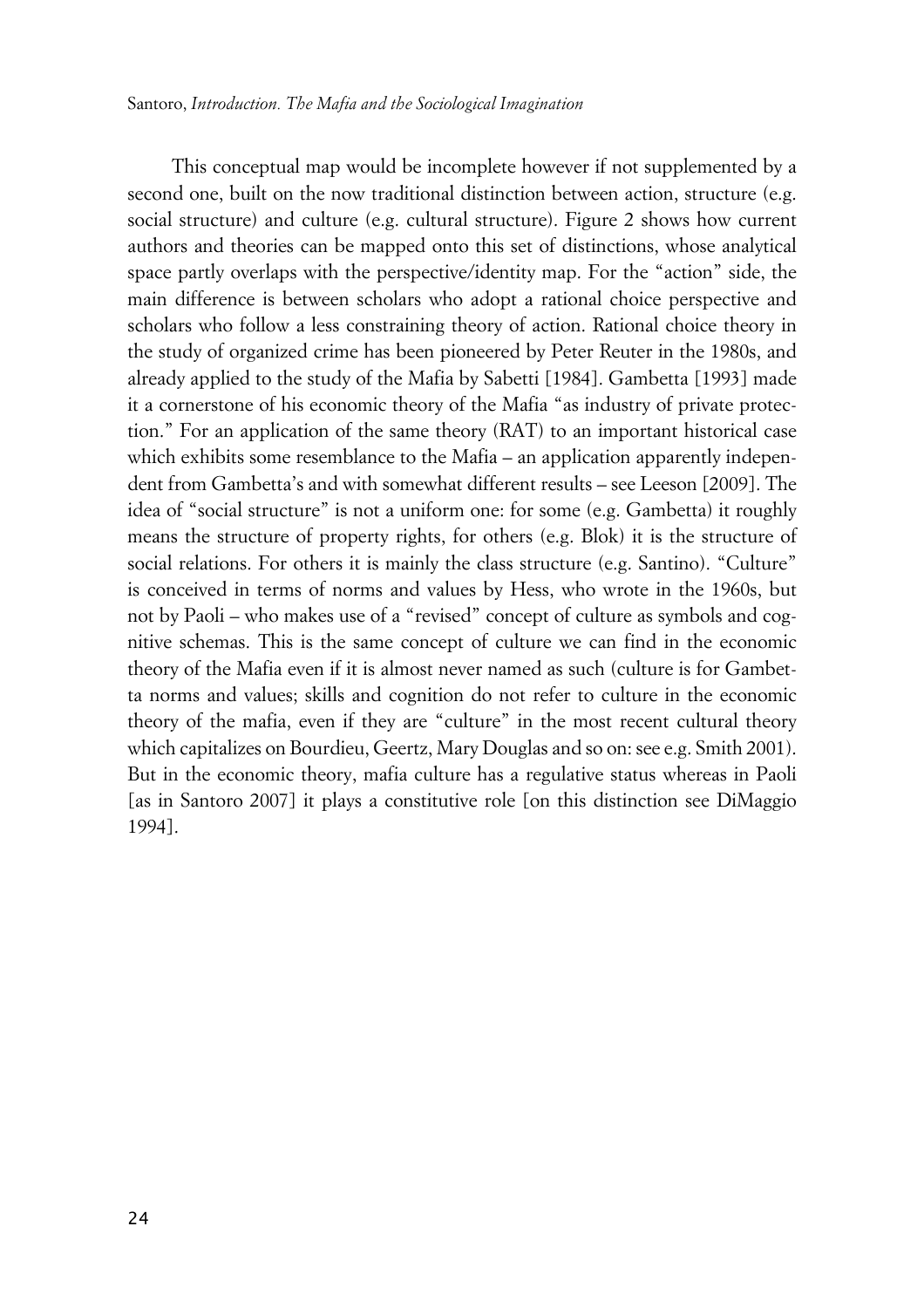|               | <b>STRUCTURE</b> |                                                               |                    |  |  |
|---------------|------------------|---------------------------------------------------------------|--------------------|--|--|
|               |                  | Social structure                                              | Cultural structure |  |  |
| (RAT theory)  | <b>YES</b>       | Gambetta<br>Sabetti<br>Varese                                 |                    |  |  |
| <b>ACTION</b> | NO               | Schneiders<br>Arlacchi<br>Catanzaro<br>Santino<br><b>Blok</b> | Hess<br>Paoli      |  |  |

Fig. A2. Italian Mafia Studies, 1970-2011: a conceptual map (II)

Last but not least, it is useful to try to locate and make sense of sociological (or anthropological, or political science) works/studies on the Mafia according to the types or genres of sociology (extending to other disciplines the classifications used for sociology). I have in mind here, in particular, the four-fold distinction between professional sociology, policy sociology, critical sociology, and public sociology [Burawoy 2005b]. Let me say that these distinctions are frequently collapsed or blurred in the literature on the Mafia, mainly because of the strong presence of a critical and a public attitude even among followers of "professional" sociology (this is why I have decided not to include a diagram for this classification). In a sense, we could say that a critical stance is implicit in every piece of sociological work on the Mafia. This criticism is addressed usually toward the Mafia itself, and secondarily toward the social structure and/or the political system which make the Mafia possible. Moreover, tt is a common ambition of Mafia scholars to write for, and to be read by, an audience that is larger than their peers or students: this makes room for frequent incursions in the territories of public sociology with their typical features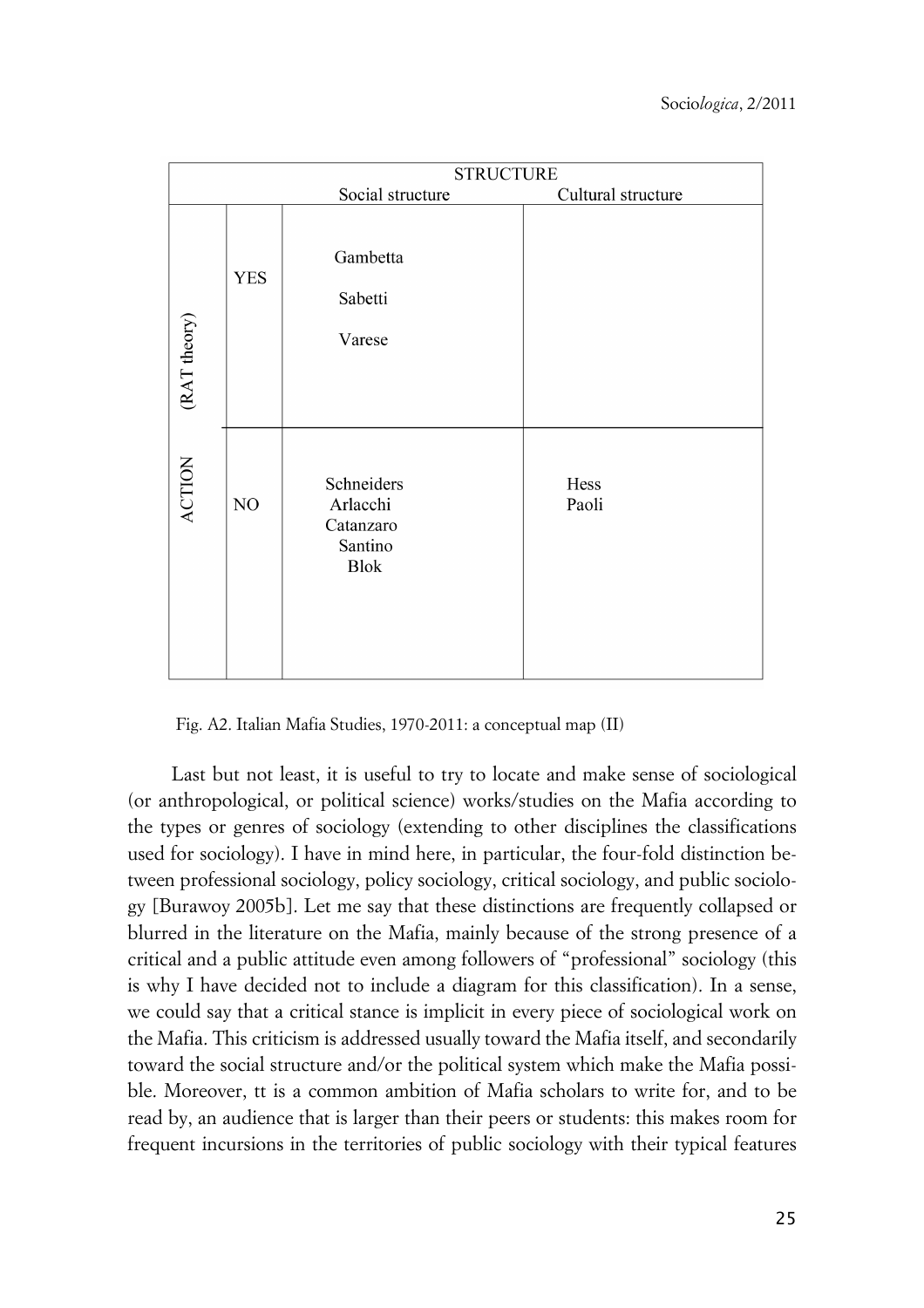(readability, communication devices useful for reaching large audience, etc). This is, let me say, what makes a book like *Gomorrah* less an instance of a public sociology of Mafia (but recall Saviano, even if professionally a writer, has a educational background as a philosopher and anthropologist) than a successful performance in creative writing grounded on public documents readings and backed by direct (and sometimes participant) observation. The ambition to offer policy advises or recipes is very common among scholars on Mafia as organized crime – who often act or have acted (or hope to act) as advisors of governments or other public organizations (including ONGs), and are often asked to provide for this advise and recipes.

An important point: it is often difficult to locate a given text in one or another class (or genre) because of the gap between explicit or manifest aims and/or self-representation and hidden or latent ones. It is not rare that texts or approaches presenting themselves as pure exercises in social analysis conceal (and commonly presume) a political or at least normative stance towards a certain state of the world. It is not rare that this stance is communicated through the adoption of a linguistic register that sometimes exemplifies what has been termed – not without a normative bias – as "expressive sociology" [Boudon 2002]. In previous work I have argued that this would be the case with the economic theory of the Mafia, which presents itself as the most analytical and detached, if not scientific, representation of the Mafia and mafia-like things [Santoro 2007]. I believe that the essays included in this Symposium show better that any close reading of the originals the many moral as well as political assumptions grounding and guiding even the best studies in analytical terms. This is very apparent with Hess, the Schneiders and Santino, but can be inferred also easily by a symptomatic reading of the papers by Sabetti and Gambetta. With Weber, we would say that this "relation to values" is a necessary requisite and ingredient of any social study. With the same Weber, however, we could ask if scholars working on Mafia make all efforts to put aside or keep under control those same values when doing empirical research, theorizing about their data, and writing.

*Many thanks for their reading and comments to Felia Allum, Matteo Bortolini, Rocco Sciarrone, and Federico Varese. Felia has been especially helpful also with the English, and I would like to especially thank her for her exceptional kindness. Thanks also to the Mafia scholars who contributed a paper to the symposium, and to those invited who have not been able to contribute for time constraints.*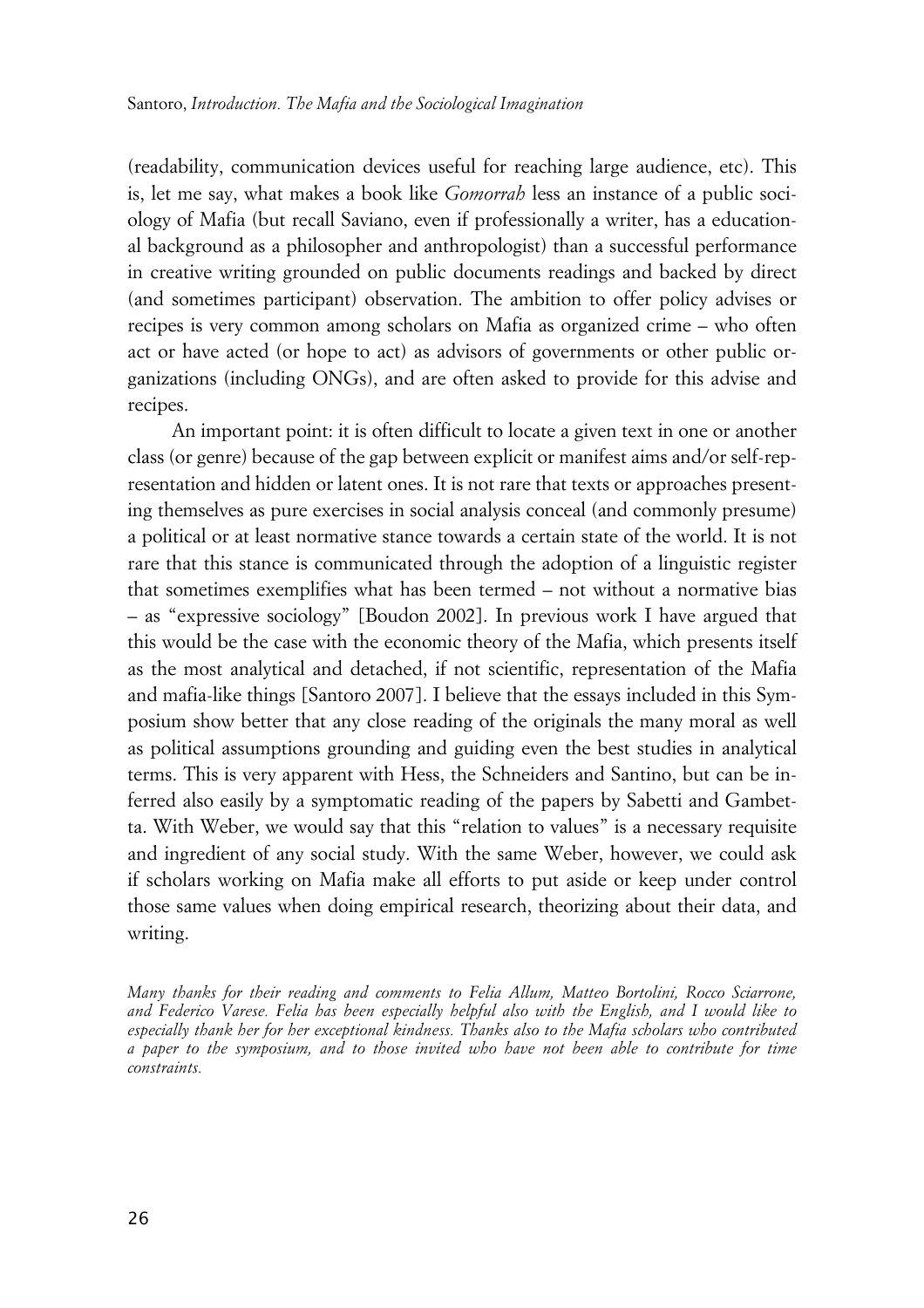### **References**

Abbott, A.

2000 *Chaos of Disciplines*. Chicago: University of Chicago Press.

Alatas, S.F.

2006 *Alternative Discourses in Asian Social Science.* London-New Dehli: Sage.

Albertoni, E.A.

1986 *Mosca and the Theory of Elitism*. Oxford: Blackwell.

Albini, J.L.

1971 *The American Mafia. Genesis of a Legend*. New York: Appleton.

Allum, F.

- 2006 *Camorristi, politicians and businessmen: the transformation of organized crime in post-war Naples*. Leeds: Northern University Press.
- 2010 Ed. *Defining and defying organized crime: discourse, perceptions and reality*. London-New York: Routledge.
- Allum, F., and Sands, J.
- 2004 "Explaining organized crime in Europe: Are economists always right?" *Crime, Law & Social Change* 41: 133-160.

Alongi, N.

- 1887 *La Maffia nei suoi fattori e nelle sue manifestazioni: studio sulle classi pericolose della Sicilia*. Turin: Bocca.
- 1904 *La Mafia: fattori, manifestazioni, rimedi*. Palermo: Sandron.

Amari, M.

1854 *Storia dei Musulmani in Sicilia.* Florence: Le Monnier.

#### Anderson, A.

1979 *The Business of Organized Crime: A Cosa Nostra Family*. The Hoover Institution, Stanford.

Arlacchi, P.

- 1983 *La mafia imprenditrice*. Bologna: Il Mulino. Engl. transl. *Mafia Business: The Mafia Ethic and the Spirit of Capitalism*. London: Verso, 1984.
- 1992 *Gli uomini del disonore: la mafia siciliana nella vita del grande pentito Antonino Calderone.* Milan: Mondadori.
- 1994 *Addio Cosa Nostra: la vita di Tommaso Buscetta*. Milan: Rizzoli.

Armao, F.

2000 *Il sistema mafia. Dall'economia mondo al dominio locale*. Turin: Bollati Boringhieri.

Becker, H.S.

- 1963 *Outsiders. Studies in the Sociology of Deviance*. New York: The Free Press.
- 2007 *Telling About Society*. Chicago: University of Chicago Press.

Bellavia, E.

2008 *Un uomo d'onore*. Milan: Rizzoli.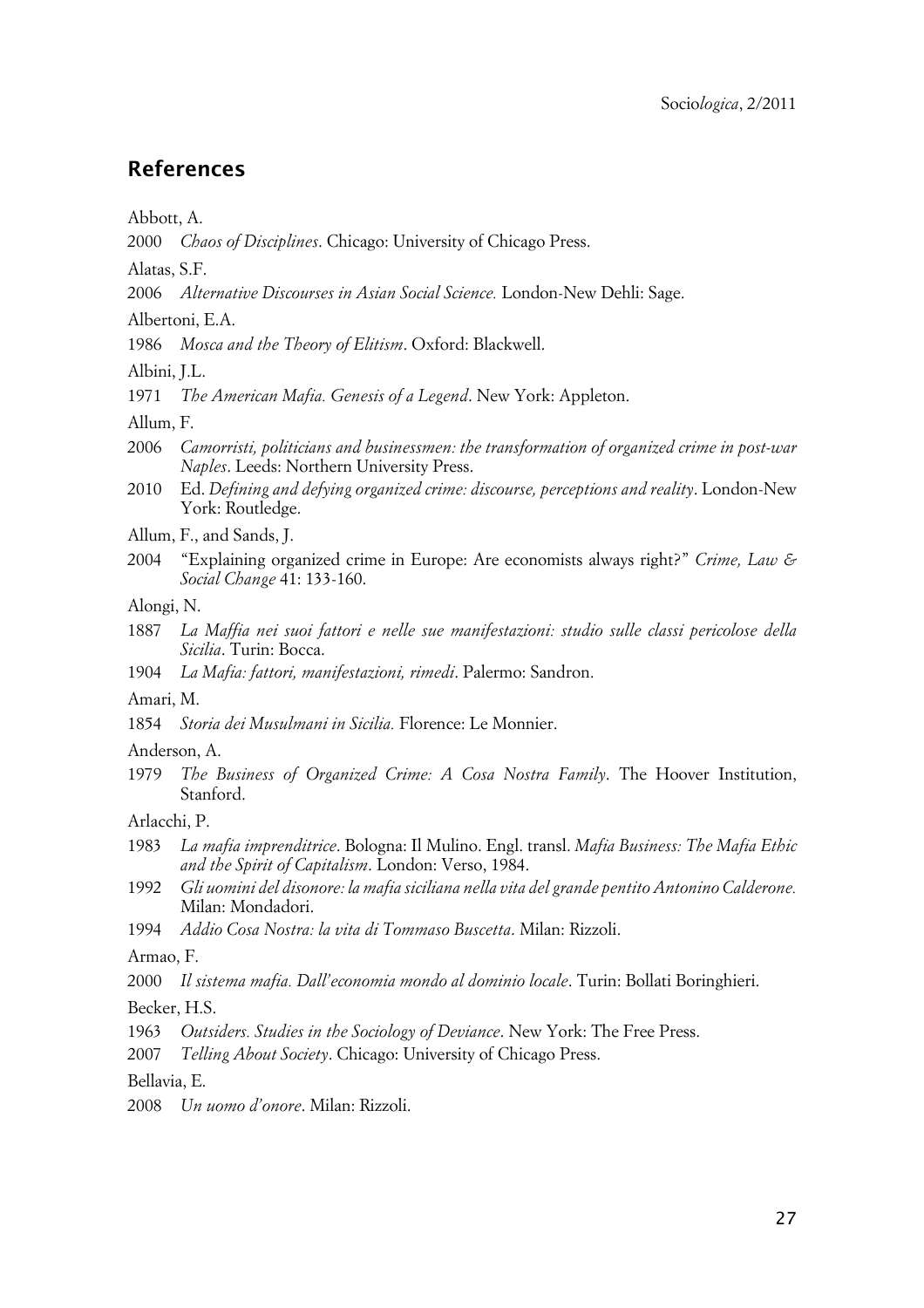Blok, A.

1974 *The Mafia of a Sicilian Village, 1860-1960*. New York: Harper & Row.

Boudon, R.

2002 "Sociology that really matters." *European Sociological Review* 3: 371-378.

Bourdieu, P.

- 1980 *Le sens pratique*. Paris: Minuit.
- 1998 "Rethinking the State: Genesis and Structure of the Bureaucratic Field." In *Practical Reason: On the Theory of Action*. Stanford: Stanford University Press.
- 2001 *Science de la science et reflexivitè.* Paris: Seuil.
- Burawoy, M.
- 2005a "Provincializing the Social Sciences." In *The Politics of Method in the Human Sciences: Positivism and its Epistemological Others*, edited by G. Steinmetz. Durhman, NC: Duke University Press, pp. 508-525.
- 2005b "For Public Sociology." *American Sociological Review* 70: 4-28.

Castells, M.

2000 *End of Millennium. The Information Age: Economy, Society and Culture* Vol. III. Oxford: Blackwell.

Catanzaro, R.

1988 *Men of Respect: A Social History of the Sicilian Mafia*. New York: The Free Press.

Catanzaro, R., and Santoro, M.

2009 "Pizzo e pizzini. Cultura e organizzazione nello studio della mafia." In *La fatica di cambiare*, edited by Catanzaro, R. and G. Sciortino. Bologna: Il Mulino.

Cavadi, A.

2009 *Il Dio dei mafiosi*. Cinisello Balsamo: San Paolo.

Ceruso, V.

2007 *Le sagrestie di Cosa Nostra: inchiesta su preti e mafiosi*. Rome: Newton-Compton.

Chapman, C.G.

1971 *Milocca. A Sicilian Village*. Cambridge, Mass.: Shenkman.

Clastres, P.

1974 *La societé contre l'état. Recherches d'anthropologie politique*. Paris: Minuit.

Colajanni, N.

1885 *La delinquenza in Sicilia e le sue cause*. Palermo: Tipografia del Giornale di Sicilia.

1895 *Gli avvenimenti in Sicilia e le loro cause*. Palermo: Sandron.

1900 *Nel regno della mafia. La Sicilia dai Borboni ai Sabaudi*. Palermo-Milan: Sandron.

Collins, R.

2011 "Patrimonial Alliances and Failures of State Penetration: A Historical Dynamic of Crime, Corruption, Gangs, and Mafias*." The Annals of the American Academy of Political and Social Science* 636: 16-31.

Convert, B., and Heilbron, J.

<sup>2007</sup> "Where Did the New Economic Sociology Come From?" *Theory and Society* 36: 31-54.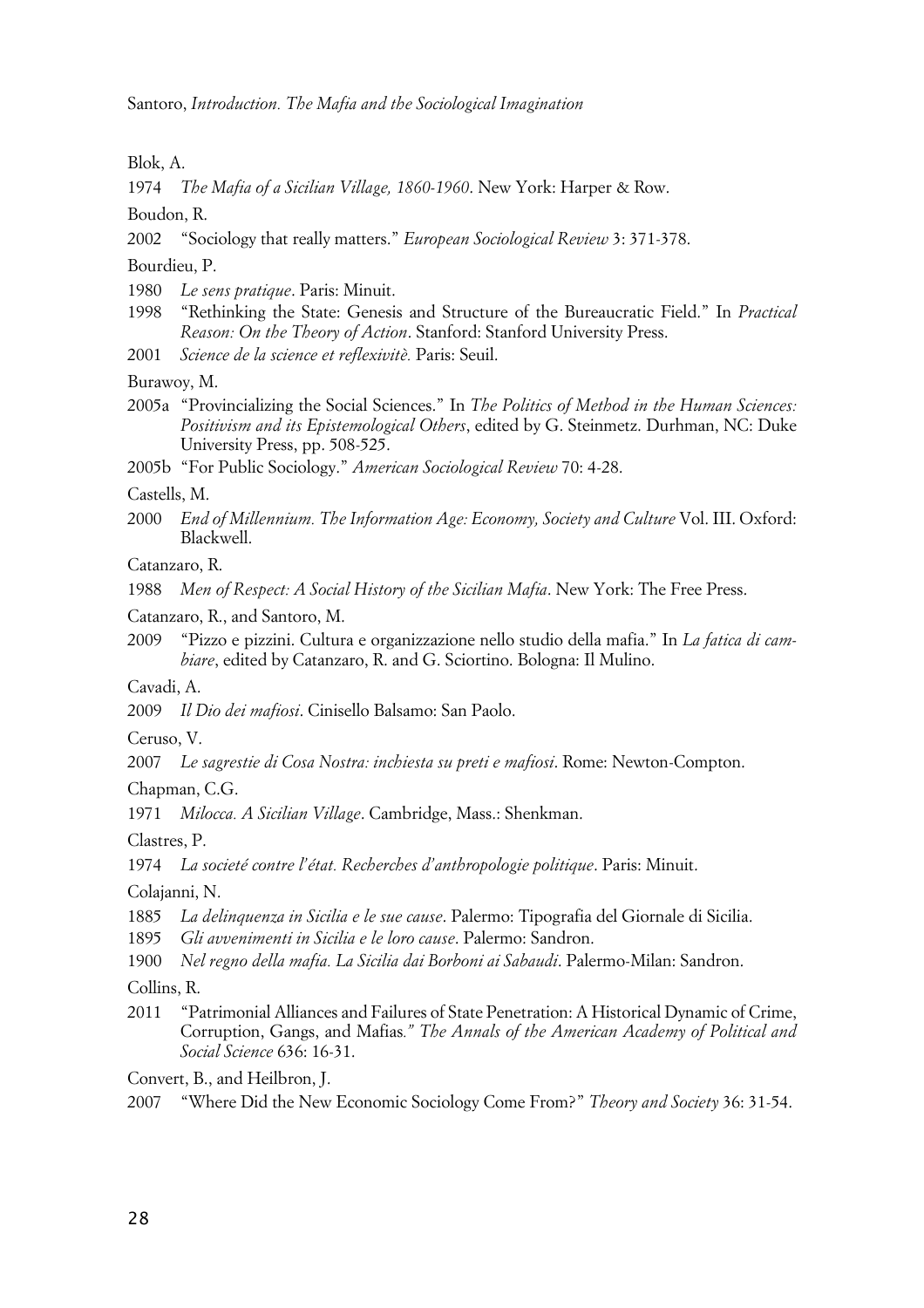Cressey, D.

1969 *Theft of the Nation: The Structure and Operations of Organized Crime in America.* New York: Harper & Row.

Cutrera, A.

- 1900 *La mafia e i mafiosi: origini e manifestazioni. Studio di sociologia criminale*. Palermo: Reber.
- Connell, R.W.
- 2007 *Southern Theory: The Global Dynamics of Knowledge in Social Science*. London: Allen & Unwin.

Dalla Chiesa, N.

1976 *Il potere mafioso*. Milan: Mazzotta.

2010 *Contro la mafia*. Turin: Einaudi.

De Blasio, A.

1897 *Usi e costumi dei camorristi*. Naples: Luigi Pierro.

Dickie, J.

2004 *Cosa Nostra. A History of the Sicilian Mafia.* London: Hodder & Stoughton.

DiMaggio, P.

1994 "Culture and Economy." Pp. 27-57 in *The Handbook of Economic Sociology*, edited by N. J. Smelser and R. Swedberg, Princeton: Princeton University Press.

Dino, A.

- 2002 *Mutazioni. Etnografia di Cosa Nostra*. Palermo: La Zisa.
- 2008 *La mafia devota*. Rome: Laterza.
- 2010 *Gli ultimi padrini. Indagine sul governo della mafia*. Rome: Laterza.

Dolci, D.

- 1955 *Banditi a Partinico*. Bari: Laterza.
- 1956 *Inchiesta a Palermo*. Turin: Einaudi. Engl. transl. *Poverty in Sicily*. London: McGibbon & Kee, 1959.
- 1960 *Spreco. Documenti e inchieste su alcuni aspetti dello spreco nella Sicilia occidentale*. Torino: Einaudi.

Elster, J.

1989 *Nuts and Bolts for the Social Sciences*. Cambridge: Cambridge University Press.

Fava, G.

1967 *Processo alla Sicilia*. Catania: ITES.

Ferri, E.

1900 *Criminal Sociology*. New York: Appleton.

Finckenauer, J.O.

2005 "Problems of definition: what is organized crime*?" Trends in Organized Crime* 8: 63-83.

Fiorentini, G., and Peltzman, S. (eds.)

1995 *The Economics of Organised Crime*. Cambridge: Cambridge University Press.

Firestone, T.

1997 "Mafia Memoirs: What They Tell Us About Organized Crime." In *Understanding Organized Crime in a Global Perspective*, edited by P. Ryan and G. Rush. London: Sage.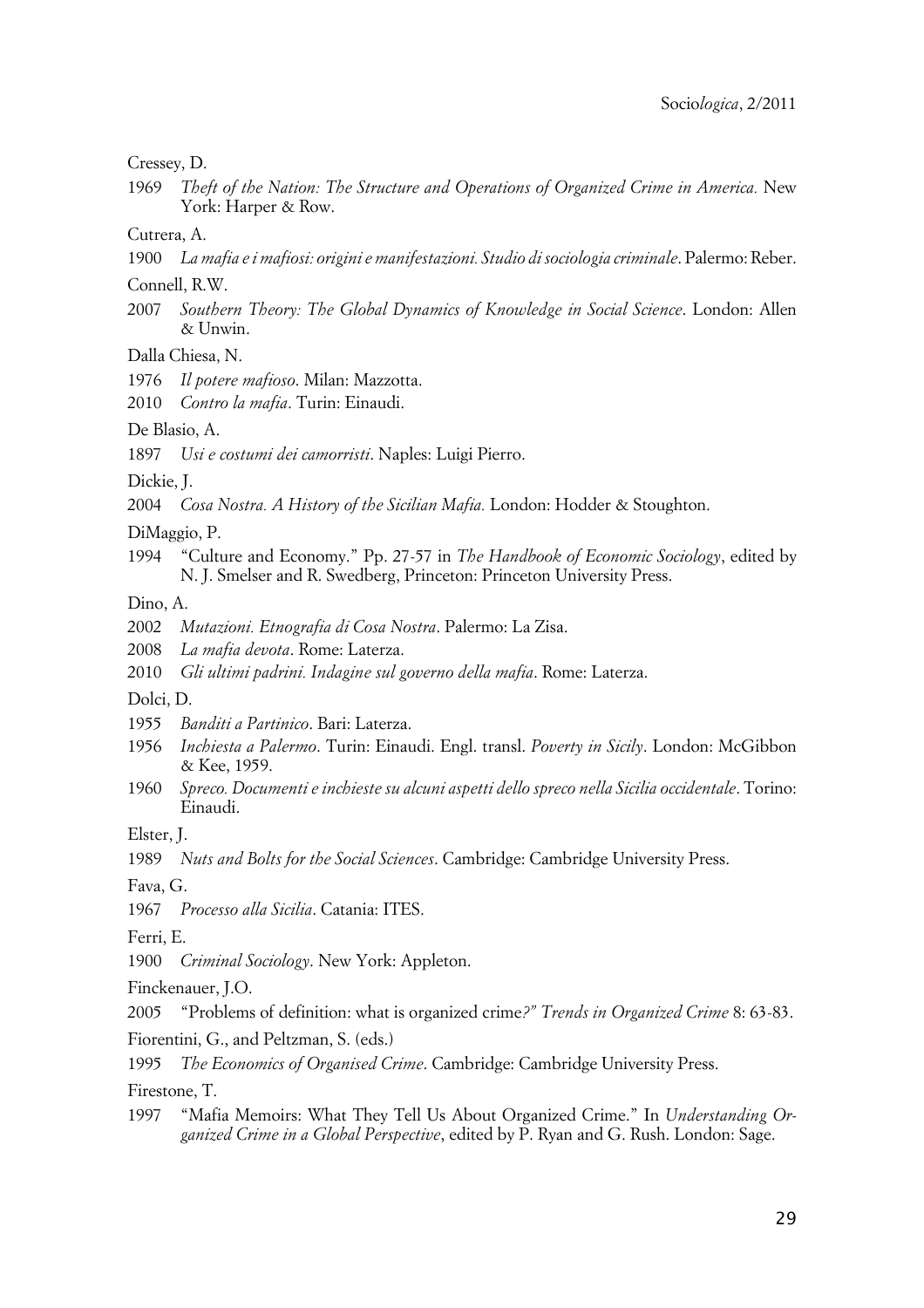Fontanelli, F.

2011 "Santi Romano's 'L'ordinamento giuridico.' The Relevance of a Forgotten Masterpiece." *Transnational Legal Theory* 2: 67-117.

Franchetti, L., and Sonnino, S.

1877 *La Sicilia nel 1876*. Florence: Barbera, voll. 2.

Frétigné, J.-Y.

2002 *Biographie intellectuelle d'un protagoniste de l'Italie liberale: Napoleone Colajanni*. Rome: École française de Rome.

Gal, S.

2002 "A Semiotics of the Public/Private Distinction." In *differences* 13, 1: 77-95.

Gambetta, D.

1993 *The Sicilian Mafia*. Cambridge, MA: Harvard University Press.

Gibson, M. and Rafter, N.H.

2006 "Editors' Introduction." In C. Lombroso, *The Criminal Man*. Durham: Duke University Press.

Goldthorpe, J.A.

2000 *On Sociology*. Oxford: Oxford University Press.

Green, D., and Shapiro, I.

1996 *Pathologies of Rational Choice Theory: A Critique of Applications in Political Science*. New Haven: Yale University Press.

Hagan, F.

1983 "The Organized Crime Continuum: A Further Specification of a New Conceptual Model." *Criminal Justice Review* 8: 52-57.

#### Hess, H.

1970 *Mafia. Zentrale Herrschaft und lokale Gegenmacht*. Tübingen: Mohr; Engl. Tr. *Mafia and Mafiosi*. *The Structure Of Power*. Lexington, Mass.: Heath Lexington Books 1973. New edition: *Mafia & Mafiosi. Origin, Power and Myth*. New York: NYU Press 1999.

Hobbs, D.

2001 "The Firm. Organizational Logic and Criminal Culture on a Shifting Terrain." *British Journal of Sociology* 41: 549-60.

Hobsbawm, E.

1959 *Primitive Rebels: Studies in archaic forms of social movement in the 19. and 20. Centuries*. Manchester: Manchester University Press.

Hughes, E.C.

1984 *The Sociological Eye*. New Brunwick: Transaction.

Ianni, F.

1972 *A Family Business*. New York: Russell Sage Foundation.

Lampe, von K.

2001 "Not a Process of Enlightenment: The Conceptual History of Organized Crime in Germany and the United States of America." *Forum on Crime and Society* 1: 99-116.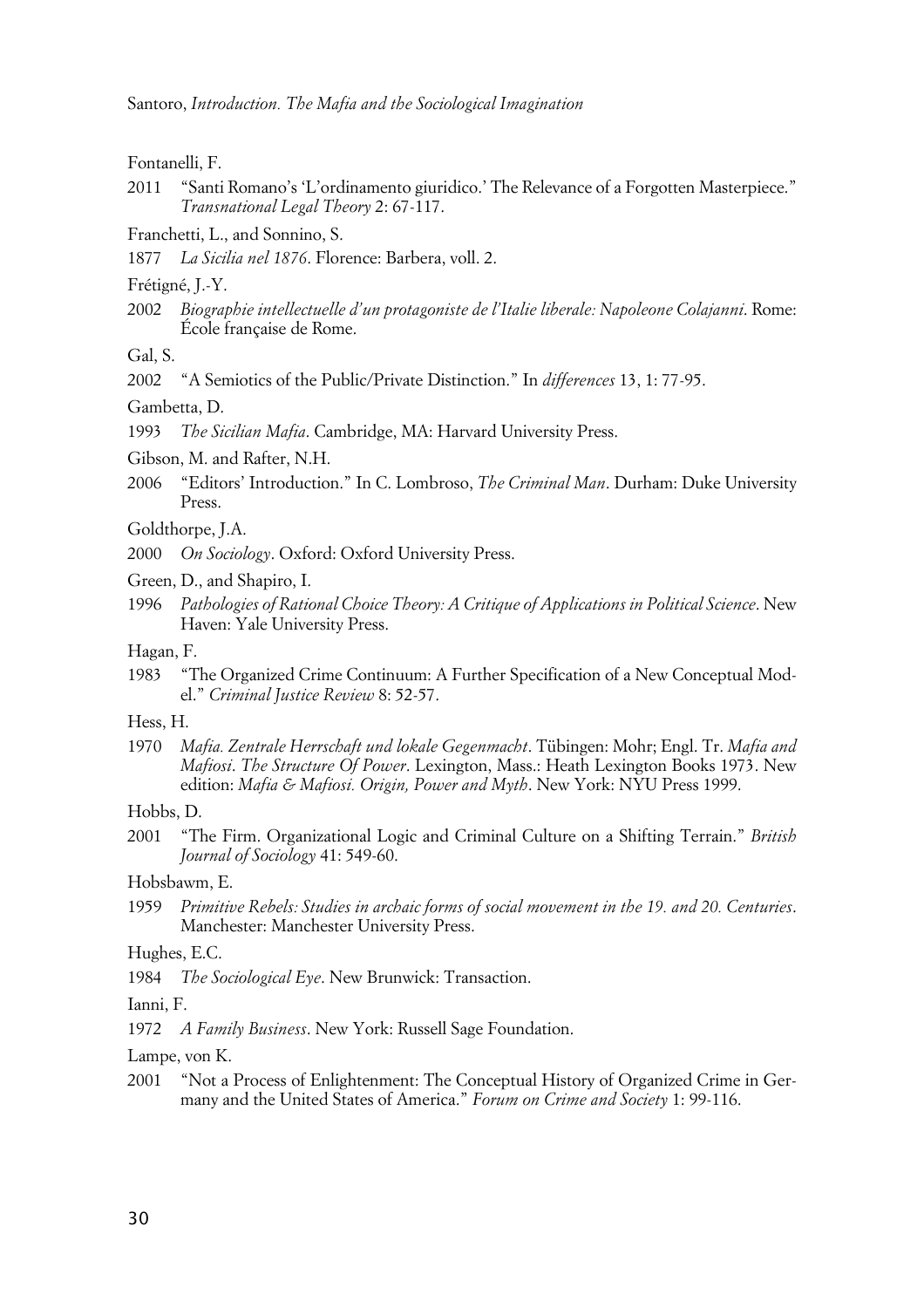#### Landesco, J.

1968 [1929] Chicago Press. *Organized Crime in Chicago*. Introduction by Mark H. Haller. Chicago: University of

#### Lane, F.

1979 *Profits from Power. Readings in Protection Rent and Violence-Controlling Enterprises*. New York: Suny Press.

#### Leahey, E.

2008 "Methodological Memes and Mores: Toward a Sociology of Social Research." *Annual Review of Sociology* 34:33-53

#### Leeson, P.T.

2009 *The Invisibile Hook. The Hidden Economics of Pirates*. Princeton: Princeton University Press.

#### Lieberson, S.

1992 "Einstein, Renoir, and Greeley: some thoughts about evidence in sociology." *American Sociological Review* 57: 1-15.

#### Lo, T.W.

2010 "Beyond Social Capital: Triad Organized Crime in Hong Kong and China." *British Journal of Criminology* 50: 851-872.

#### Lodato, S.

1999 *Ho ucciso Giovanni Falcone*. Milan: Mondadori.

#### Lombroso, C.

- 1876 *L'uomo delinquente*. Turin: Bocca.
- 1898 *In Calabria (1862-1897)*. Catania: Giannotta.

#### Lorenzoni, G.

1910 *Sicilia. Relazione*. In Giunta parlamentare d'inchiesta sulle condizioni dei contadini nelle province meridionali e nella Sicilia, *Inchiesta parlamentare sulle condizioni dei contadini nelle province meridionali e nella Sicilia*. Rome: Bertero.

#### Lo Schiavo, G.G.

1962 *100 anni di mafia*. Rome: Bianco.

#### Lupo, S.

1996 *Storia della mafia*. Rome: Donzelli. Engl. Transl. New York: Columbia University Press, 2010.

#### Mack Smith, D.

1968 *A History of Sicily*. London: Chatto and Windus.

#### Migdall, J.S.

1988 *Strong Societes and Weak States :State-Society Relations and State Capabilities in the Third World.* Princeton: Princeton University Press.

#### Mills, C.W.

<sup>1959</sup> *The Sociological Imagination*. New York : Oxford University Press.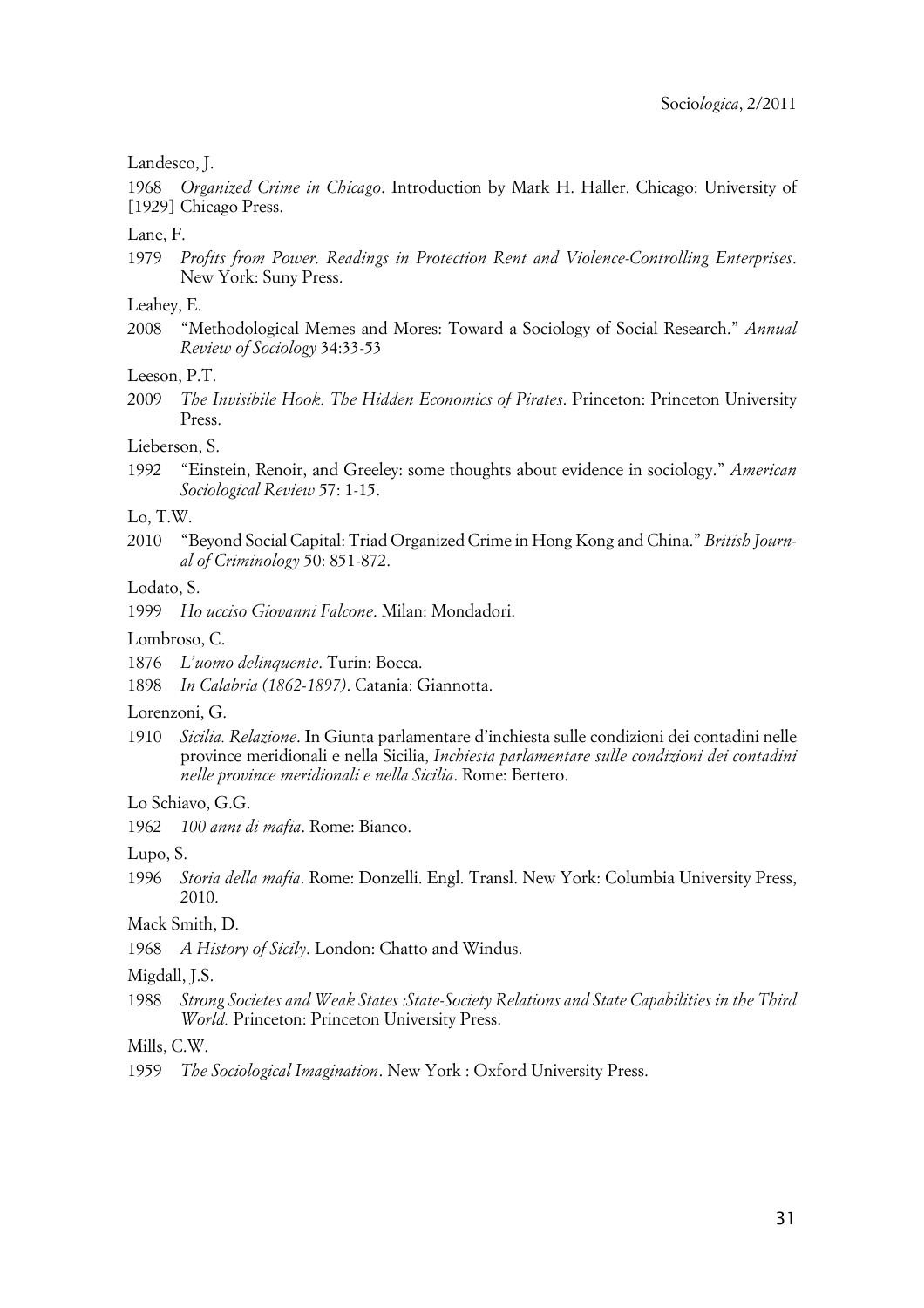Moe, N.

1998 "The Emergence of the Southern Question in Villari, Franchetti, and Sonnino." Pp. 51-76 in *Italy's "Southern Question": Orientalism in One Country*, edited by P. Schneider. Oxford: Berg.

Monnier, M.

1863 *La Camorra. Notizie storiche raccolte e documentate*. Florence: Barbera (3rd ed.)

Morselli, C.

2009 *Inside Criminal Network*. New York: Springer

Mosca, G.

- 1900 "Cosa è la mafia." *Giornale degli economisti* s. II, 20: 236-262.
- 1933 "Mafia." In *Enciclopedia of the Social Sciences*. New York: Macmillan, vol. 10, p*.* 36.
- 1939 *The Ruling Class*. New York: McGraw-Hill.
- 1980 *Uomini e cose di Sicilia*. Palermo: Sellerio.

Moss, D.

2001 "The gift of repentance: a Maussian perspective on twenty years of pentimento in Italy." *European Journal of Sociology* 42: 297-331.

Niceforo, A.

- 1897 *Il gergo nei normali, nei degenerati e nei criminali*. Turin: Bocca.
- 1898 *Italia barbara contemporanea*. Palermo: Sandron.

Patella, P.

- 2002 *La parola mafia*. Florence: Olschki.
- Nicotri, G.
- 1910 *Rivoluzioni e rivolte in Sicilia. Saggio di sociologica storica*, with an Introduction by E. Ferri. Turin: UTET.
- Pantaleone, M.
- 1962 *Mafia e politica*. Turin: Einaudi. Engl. Transl. London: Chatto & Windus, 1966.

Paoli, L.

2002 "The paradoxes of organized crime." *Crime, Law & Social Change* 37: 51-97.

Paoli, L.

2003 *Mafia Brotherhoods. Organized Crime, Italian Style.* Oxford: Oxford University Press.

Pezzino, P.

1990 *Una certa reciprocità di favori*. Milan: Angeli.

Pitré, G.

1889 *Usi e costumi, credenze e pregiudizi del popolo siciliano*, Palermo: L.P. Lauriel di C. Clausen, vol. 3.

Polsky, N.

1998 *Hustlers, Beats, and Others. Expanded edition* Garden City: Anchor Books.

Puccio-Den, D.

2010 "'May God bless you and protect you!' Sicilian Mafia Boss Bernardo Provenzano's Secret Correspondence (1993-2006)." *Revue de l'histoire des religions* 228: 307-326.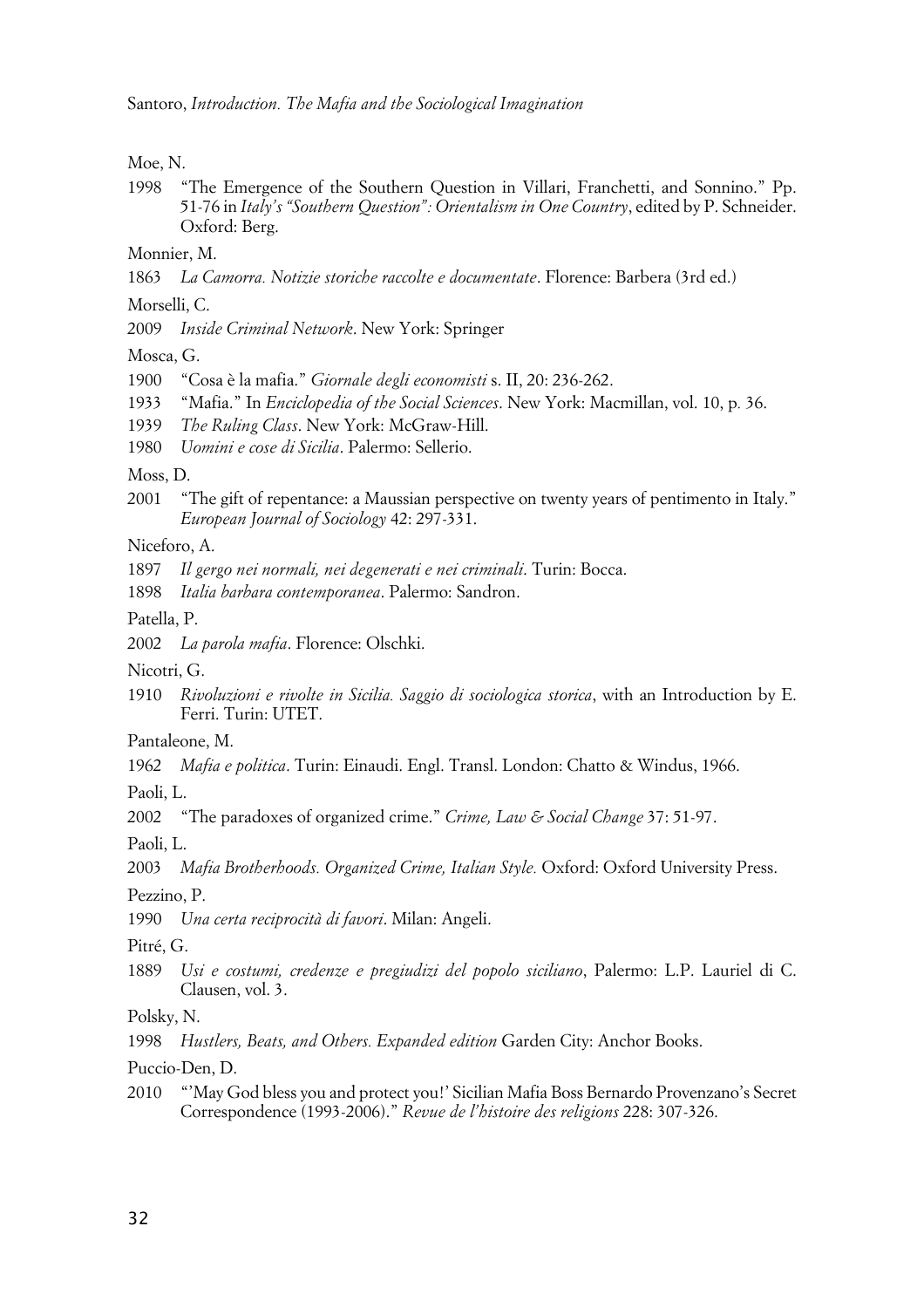Renda, F.

1991 *I Beati Paoli: storia, letteratura e leggenda*. Palermo: Sellerio.

Reuter, P.

- 1983 *Disorganized Crime: Illegal Markets and the Mafia*. Cambridge, MA: MIT Press.
- 1985 *The Organization of Illegal Markets: an Economic Analysis*. Washington, DC: National Institute of Justice.

Richard, G.

1900 "Review of *Mafia e brigantaggio in Sicilia (Mafia et brigandage en Sicile) (in Scuola positiva, Xe année, numéro 2, by G. Nicotri)*." *L'Année sociologique* 4 (1899-1900): 468-470.

Romano, F.S.

1965 *Storia della mafia*. Milan: Mondadori.

Sabetti, F.

1984 *Political Authority in a Sicilian Village*. New Brunswick: Rutgers University Press.

Santino, U.

- 1994 *La mafia come soggetto politico*. Palermo: Centro Siciliano di Documentazione Peppino Impastato.
- 1995 *La mafia interpretata*. Soveria Mannelli: Rubbettino.
- 2006 *Dalla mafia alle mafie. Scienze sociali e crimine organizzato*. Soveria Mannelli: Rubbettino.

Santoro, M.

- 1998 "Mafia, cultura e politica." *Rassegna Italiana di Sociologia* 39: 441-476.
- 1999 "Professione." *Rassegna Italiana di Sociologia* 40: 115-128.
- 2007 *La voce del padrino. Mafia, cultura e politica*. Verona: Ombrecorte.
- 2010 "Effetto mafia." *Polis* 24: 441-456.
- 2011 "Mafia as an elementary form of politics." Paper presented at the Presidential Panel on Mafias, ASA Congress, Las Vegas, August.
- 2012 "Empire for the poor. Colonial dreams and the quest for an Italian sociology, 1870-1950." In *Empire and Sociology*, edited by G. Steinmetz. Durham: Duke University Press.

Saviano, R.

2007 *Gomorrah. A Personal Journey into the Violent International Empire of Naples' Organized Crime System*. New York: Farrar, Straus & Giroux.

Schelling, T.

1971 "What is the business of organized crime?" *The Journal of Public Law* 20: 71-84.

Schneider, J. (ed.)

1998 *Italy's "Southern Question": Orientalism in One Country*. Oxford: Berg.

Schneider, J., and Schneider, P.

- 1976 *Culture and Political Economy in Western Sicily*. New York: Academic Press.
- 2006 "Sicily: reflections on forty years of change." *Journal of Modern Italian Studies* 11: 61-83.

Sciarrone, R.

- 1998 *Mafie vecchie, mafie nuove*. Rome: Donzelli.
- 2006 "Mafia e potere: processi di legittimazione e costruzione del consenso." *Stato e mercato* 78: 369-402.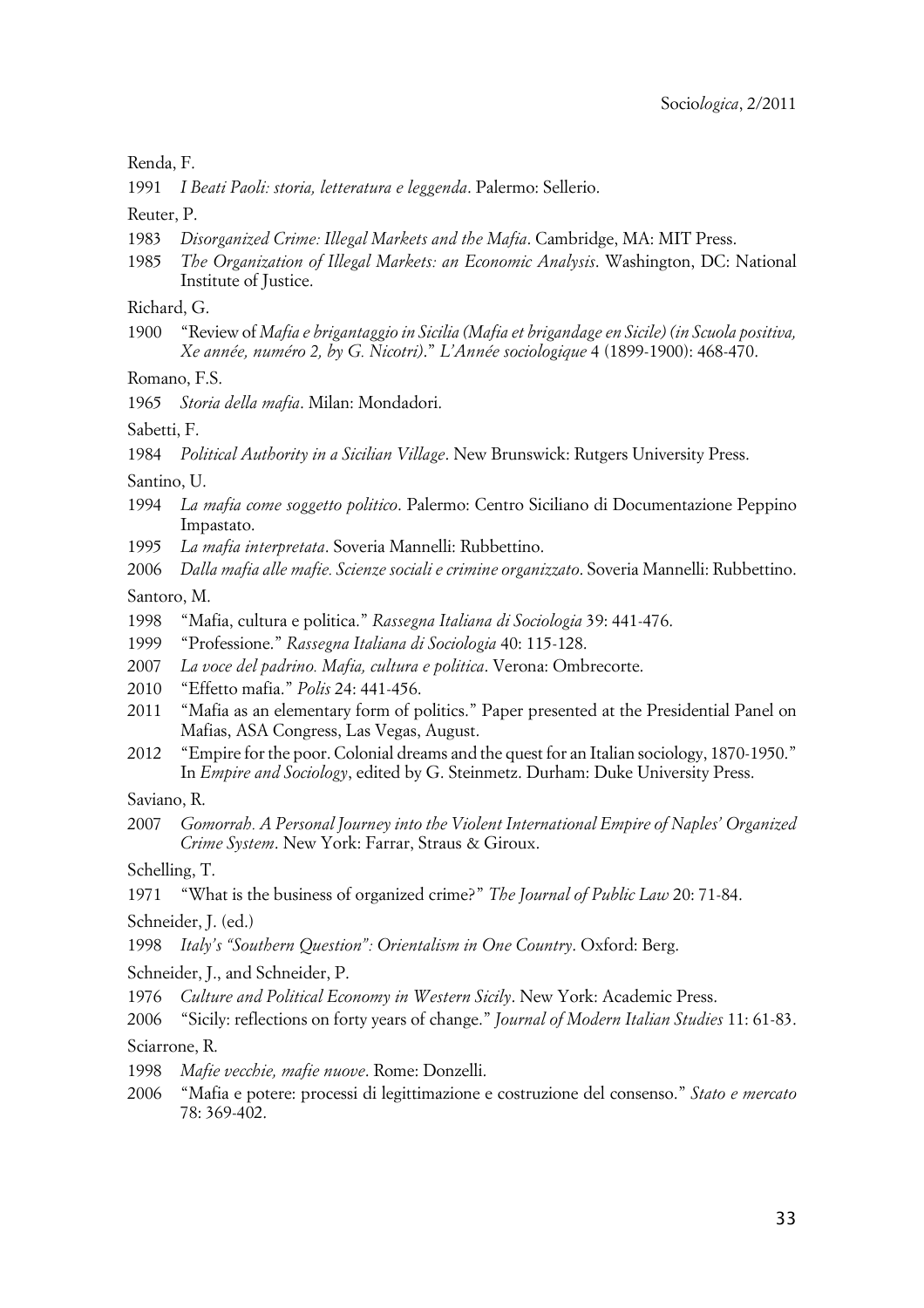Sciascia, L.

1970 *La corda pazza. Scrittori e cose della Sicilia*. Turin: Einaudi.

Scott, J.C.

1998 *Seeing like a State. How Certain Schemes to Improve the Human Condition Have Failed*. New Haven: Yale University Press.

Sellin, T.

1963 "Organized crime: a business enterprise." In *Annals of the American Academy of Political and Social Sciences* 347: 12-19.

Siebert, R.

1996 *Secrets of life and death: Women and the Mafia*. London: Verso.

Sighele, S.

1893 "Brigantaggio moribondo." In A.G. Bianchi, G. Ferrero, and S. Sighele, *Il mondo criminale* italiano, Milan: Omodei Zorini.

Simmel, G.

1950 "The Secret and Secret Society." In *The Sociology of George Simmel*. New York: The Free Press.

Smith, D.C.

1975 *The Mafia Mystique* New York: Basic Books.

Smith, P.

2001 *Cultural Theory*. Oxford: Blackwell.

Thompson, E.P.

- 1963 *The Making of the English Working Class.* London: Victor Gollancz; 2nd edition with new postscript, Harmondsworth: Penguin, 1968.
- 1975 *Whigs and Hunters: The Origin of the Black Act*, London: Allen Lane; with a new poscript, Harmondsworth: Penguin, 1977.

Thrasher, F.

1927 *The Gang: A Study of 1,313 Gangs in Chicago*, University of Chicago Press.

Turrisi-Colonna, N.

1864 *Cenni sullo stato della pubblica sicurezza in Sicilia*. Palermo: Stamperia Lorsnaider; reprinted as *Pubblica sicurezza in Sicilia nel 1864*, Palermo, ILA Palma 1988.

Urbinati, N.

1990 *Le civili libertà. Positivismo e liberalismo nell'Italia Unita*. Venice: Marsilio.

Vaccaro, M.A.

1899 "La Mafia." In *Rivista d'Italia* II, 3, pp. 688-702.

Varese, F.

- 1994 "Is Sicily the future of Russia? Private protection and the rise of the Russian Mafia." *Archives Européennes de Sociologie* 35: 224-258
- 2001 *The Russian Mafia*. Oxford: Oxford University Press.
- 2010 "What is Organized crime?" Pp. 1-33 *Organized Crime*, edited by F. Varese. London: Routlegde.
- 2011 *Mafia on the Move*. Princeton: Princeton University Press.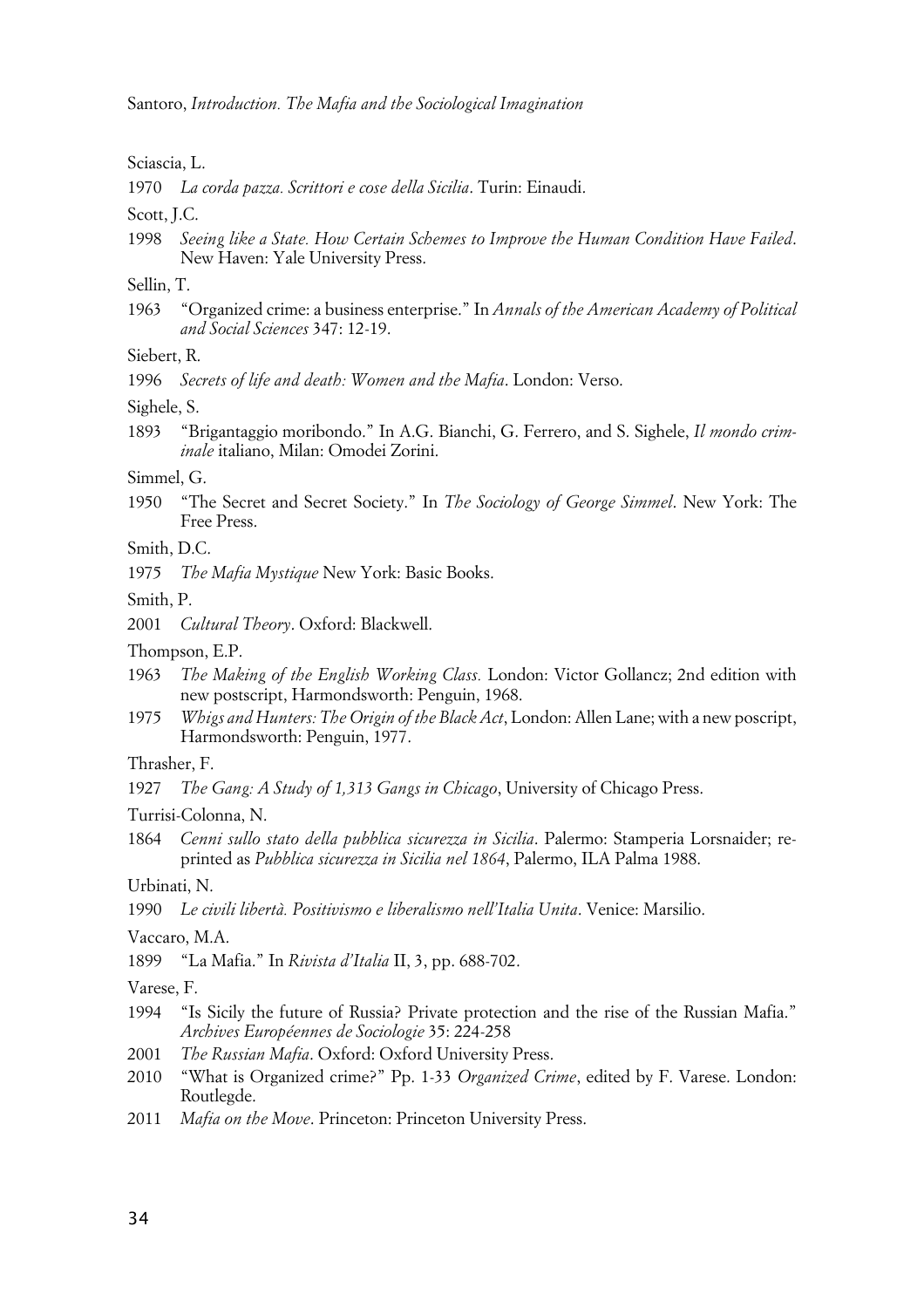Volkov, V.

2002 *Violent entrepreneurs*. *The Use of Force in the Making of Russian Capitalism*. Ithaca: Cornell University Press.

Villari, P.

1878 *Le lettere meridionali e altri scritti sulla questione meridionale*. Florence: Le Monnier. [1875]

Weber, M.

1978 *Economy and Society*. Berkeley: University of California Press.

Whyte, W.F.

1943 *Street Corner Society: The Social Structure of an Italian Slum* University of Chicago Press (4th edition, 1993.)